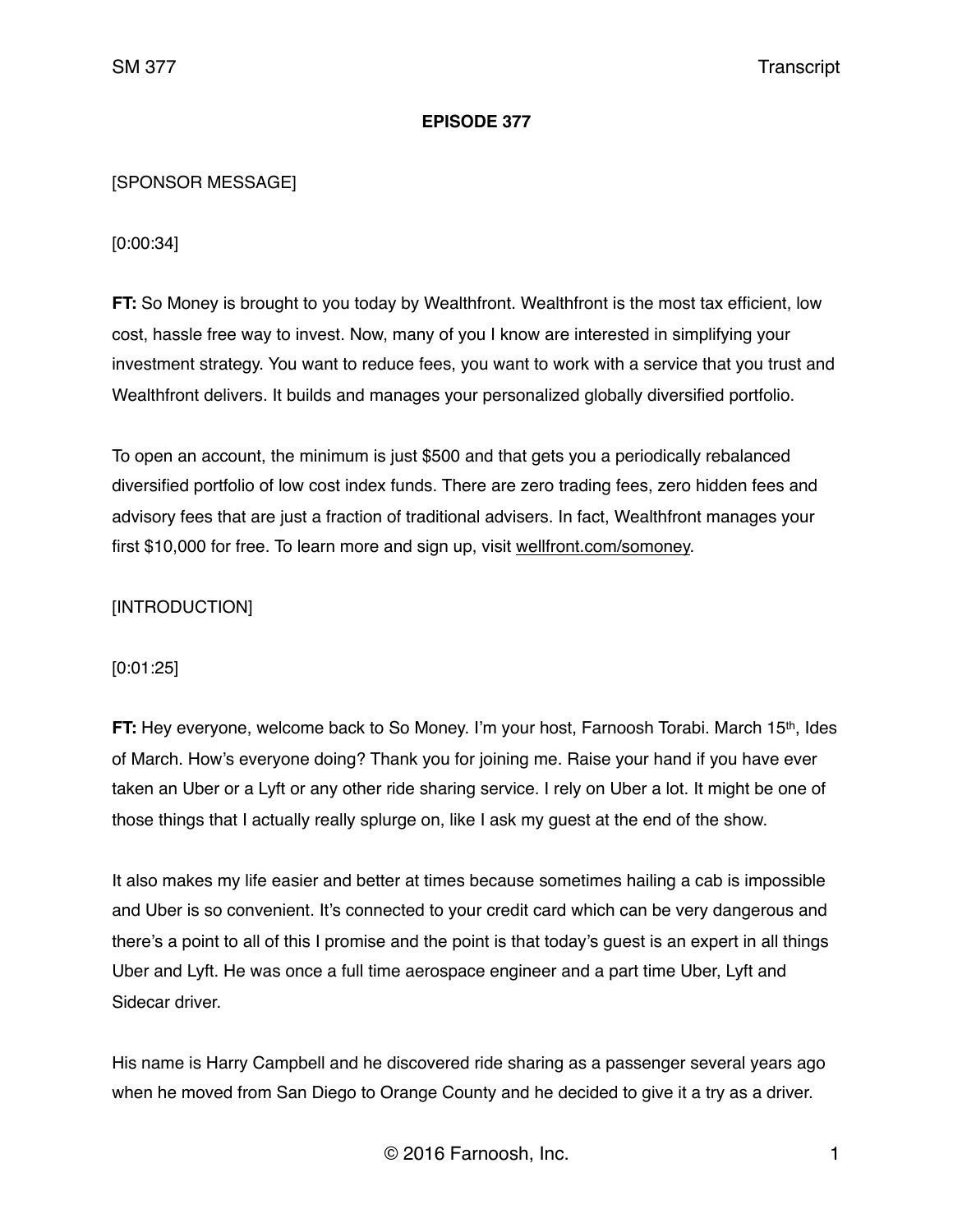Why? I'm not so sure. I'm going to ask him that because you're an aerospace engineer, do you really need to be driving Uber? I guess he thought it might be a fun or a flexible way to earn some money.

Well, he loved it so much, he got so curious, he started to really explore the market place to try to find resources for drivers who were just starting out like him. How to really earn more or how to track your expenses or things like that but realized there was not a lot of information out there that was supporting the drivers. So that's when he started his blog, The Rideshare Guy. In early 2015, he actually left his job, can you believe this? As an engineer to pursue blogging and running The Rideshare Guy full time.

Today, Harry is also a contributor to Forbes and he's got his own podcast, The Rideshare Guy Show. I love talking to Harry. He's so cool. I wanted to know first and foremost why he made the transition to The Rideshare Guy Blog, why he wanted to quit aerospace engineering, what kind of fulfillment he finds in this that he wasn't finding in his previous job.

Is it really a practical way to make extra money? I know that some of you have even written in, wondering if, "Hey, I'm thinking of taking on Uber or Lyft as a part time side gig. Should I do this? Is it worth my money and time? Because obviously, you have to invest in a car and gas and maintenance and all of that. He talks about whether it's worth it, who should be doing this and who shouldn't.

And this guy, Harry, outside of The Rideshare Guy blog, he has really established a cool brand for himself. He's out there speaking, he's partnering with brands, he's got sponsorships on the website. He's got the podcast. He's really growing a little bit of an empire here. So I wanted to ask him about that, how he learned how to do this. I don't think they teach you this in aerospace engineering school right? He breaks it down for us.

Without further ado, here is The Rideshare Guy, Harry Campbell.

[INTERVIEW]

[0:04:18]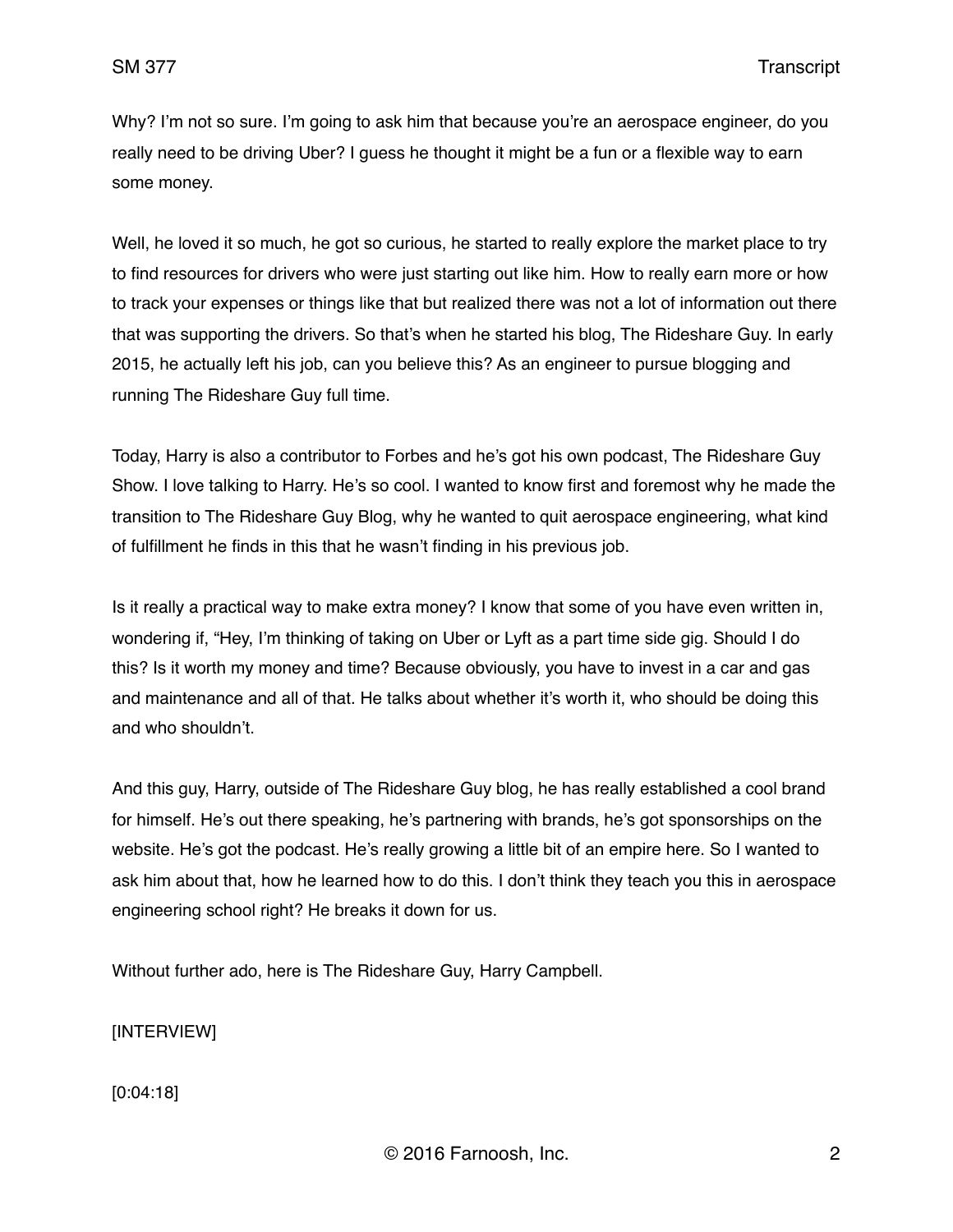**FT:** Harry Campbell, Rideshare Guy, welcome to So Money. I'm excited to talk to you.

[0:04:23]

**HC:** I'm excited to be here. Thanks for having me on.

[0:04:26]

**FT:** So I just got out of an Uber, no joke.

[0:04:28]

**HC:** Nice.

[0:04:30]

**FT:** I literary got out of an Uber, got to my apartment, had a snack and logged on and here we are podcasting and get this, my Uber driver opened the door for me, wasn't that sweet?

[0:04:42]

**HC:** Wow.

[0:04:43]

**FT:** UberX too, it wasn't even Uber fancy — Uber Black. It was UberX and opened the door for me in the rain.

[0:04:51]

**HC:** Wow, awesome.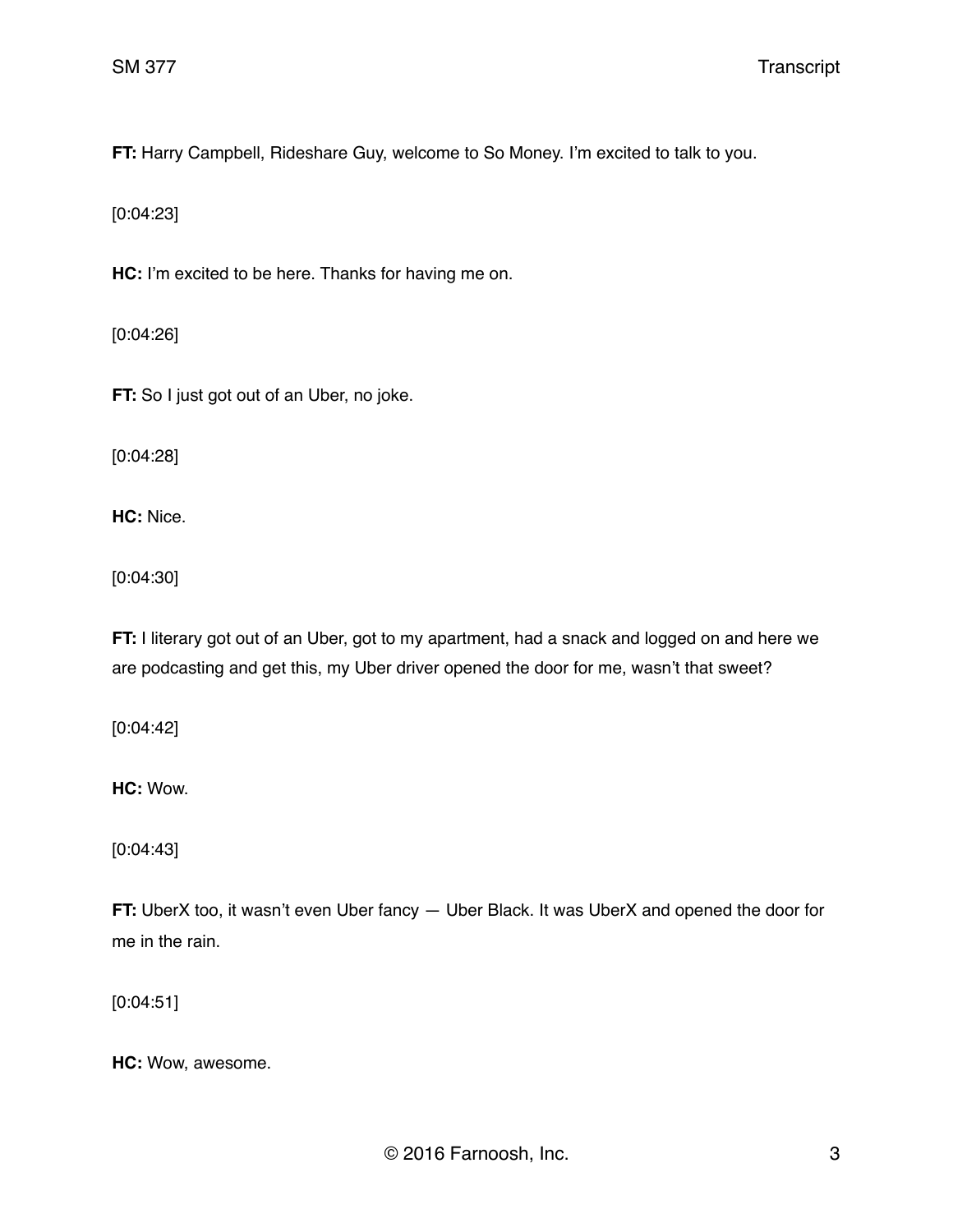[0:04:52]

**FT:** Really nice, right?

[0:04:54]

**HC:** Yeah, he sounds like a reader of my site because I'm always telling my drivers to go above and beyond what everyone else is doing.

[0:04:59]

**FT:** Really? So okay so let's talk about how you became The Rideshare Guy, because I think that story in and of itself besides of course how The Rideshare Guy blog and podcast is helping people, your journey to become this can I say brand, blogger, podcaster very inspiring and happen all within just a matter or couple of years.

Interesting that you started out as an aerospace engineer full time and then you became a part time Uber and Lyft and Sidecar driver. Wat was the need? It seems like as an aerospace engineer, you're plenty busy, you're making okay and good money. Why even go down that path?

# [0:05:44]

**HC:** Yeah and that's actually one of the questions that a lot of people asked me when I was first getting started as an Uber driver but for me, it wasn't necessarily about the money or anything like that. I mean obviously, I'm always looking for side hustles and side gigs that are going to make me money and that's why I do them but I also try to learn about new things that I'm doing or find things that I am passionate about.

So I think for me, I wasn't necessarily passionate about becoming an Uber driver but it was something that seemed really interesting to me, I had taken a bunch of Uber rides, like yourself, as a passenger and all of my drivers were telling me how awesome it was. They were telling me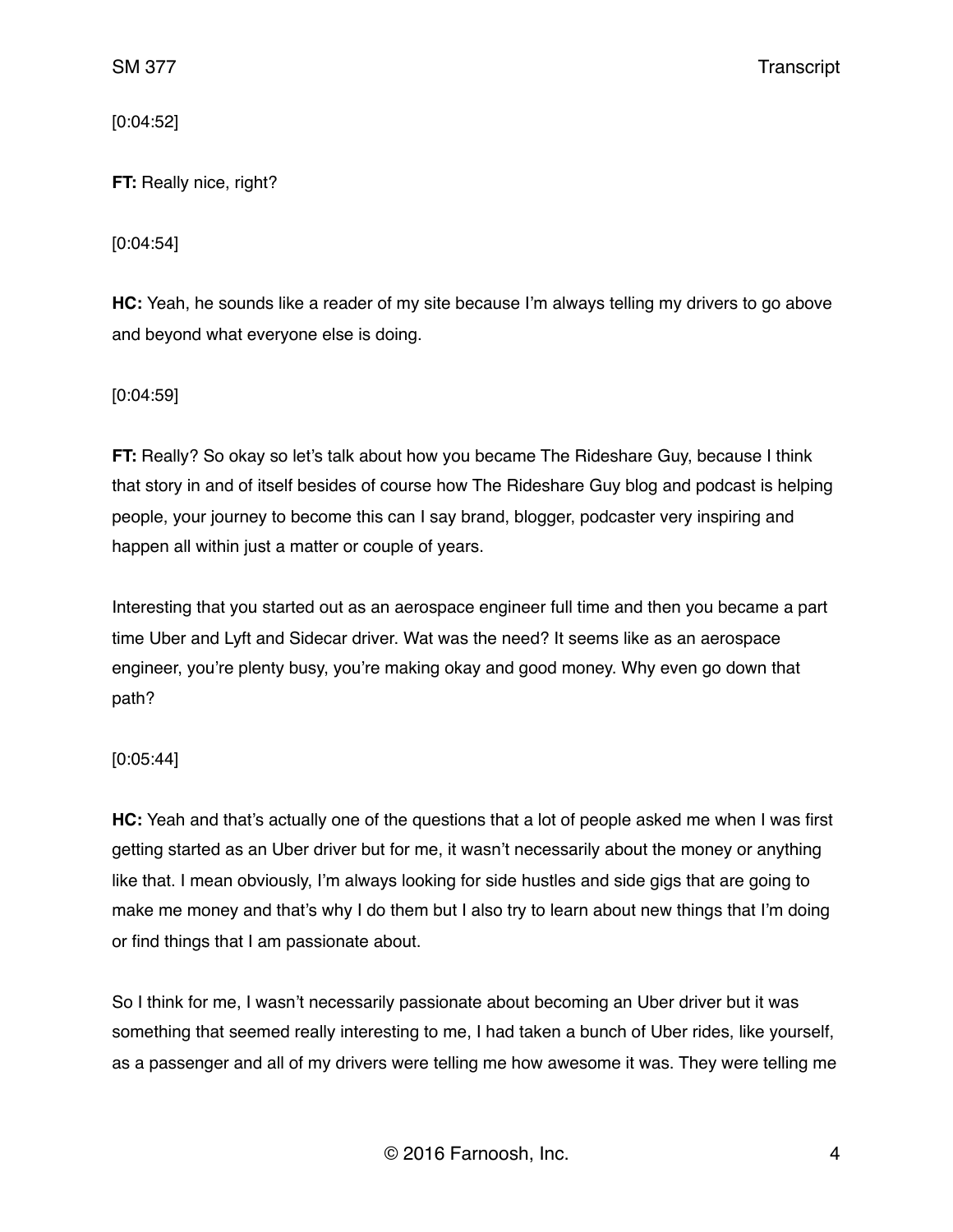how much money they were making and I was thinking to myself, "All right, I've got to check this out for myself," so I just went out one day and signed up from my couch actually and did it.

[0:06:25]

**FT:** Did you enjoy it right away? I know, I watched your video and you had this cute little video on your site, that's like a cartoon and is it Frank?

[0:06:33]

**HC:** Chuck.

[0:06:34]

**FT:** Okay, so if you're Chuck and you're starting to ride Uber or drive Uber I should say, it's exciting in the beginning but then it plateaus and you lose your excitement for it. Did that happen to you?

[0:06:45]

**HC:** Yeah, I would say that the first couple of months are definitely a honeymoon period because it's a fun job. When you're first out there, you're not even thinking about how much money you're making, you're not really thinking about your expenses or any of that lame business stuff, right?

You're just thinking about, "Hey, I'm going to go out and drive and make some money, talk to a bunch of cool people." I mean everyone who is taking Uber has a really interesting story and a lot of them like to talk, some of them don't, but for the most part your passengers are pretty cool and it makes the job very enjoyable.

I think a lot of people really enjoy it but after a month or two, a lot of little micro pain points start to come up whether it's starting to realize, "Hey, how much money am I actually making?" Or,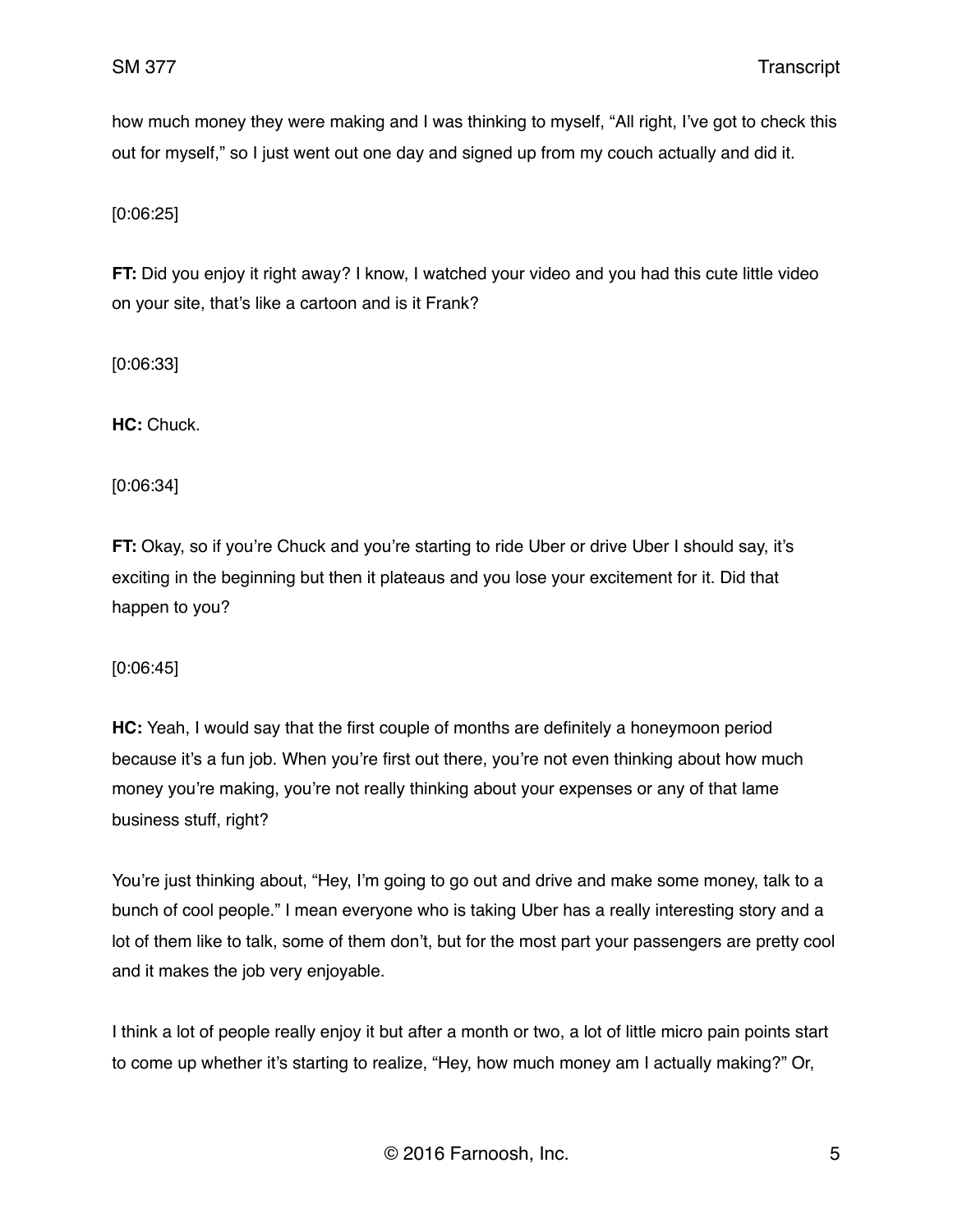"What's up with this insurance situation or taxes?" Or just a whole host of issues that basically traditional business owners all face too.

### [0:07:33]

**FT:** It's not for everyone right? I had a listener actually call or write on and asked me, "Hey Farnoosh, I'm thinking I'm doing Uber as a side gig but I'm worried that my taxes are going to go up because," obviously the more money you make, the higher the tax bracket potentially and I wasn't really sure what to tell her.

Because I said, "Yeah, of course your tax exposure could get higher but at the same time, you're making more money and that's good." But then there's expenses. I mean this is not passive income, there's a lot of overhead, there's the car, the maintenance, the gas, the parking potentially, the housing of the car, how do you know when it's actually "worth" your time and your money to be an Uber driver, a Lyft driver or any sort of car share guy or gal.

### [0:08:18]

**HC:** Well, I think that the biggest thing to keep in mind is that with this line of work, there's a lot of variability so in a normal job, you might have 10 people that all start at the same time on the same day and they all get paid the same amount. With Uber, the best drivers are actually rewarded with more money and so it's kind of a nice thing because if you're out there working really hard and doing things that other drivers aren't doing and finding the best times and places to drive, you're going to make more money.

### [0:08:45]

**FT:** Why is that though? Can you explain that to me? Is there an algorithm, is Uber playing big brother? How do they know?

[0:08:54]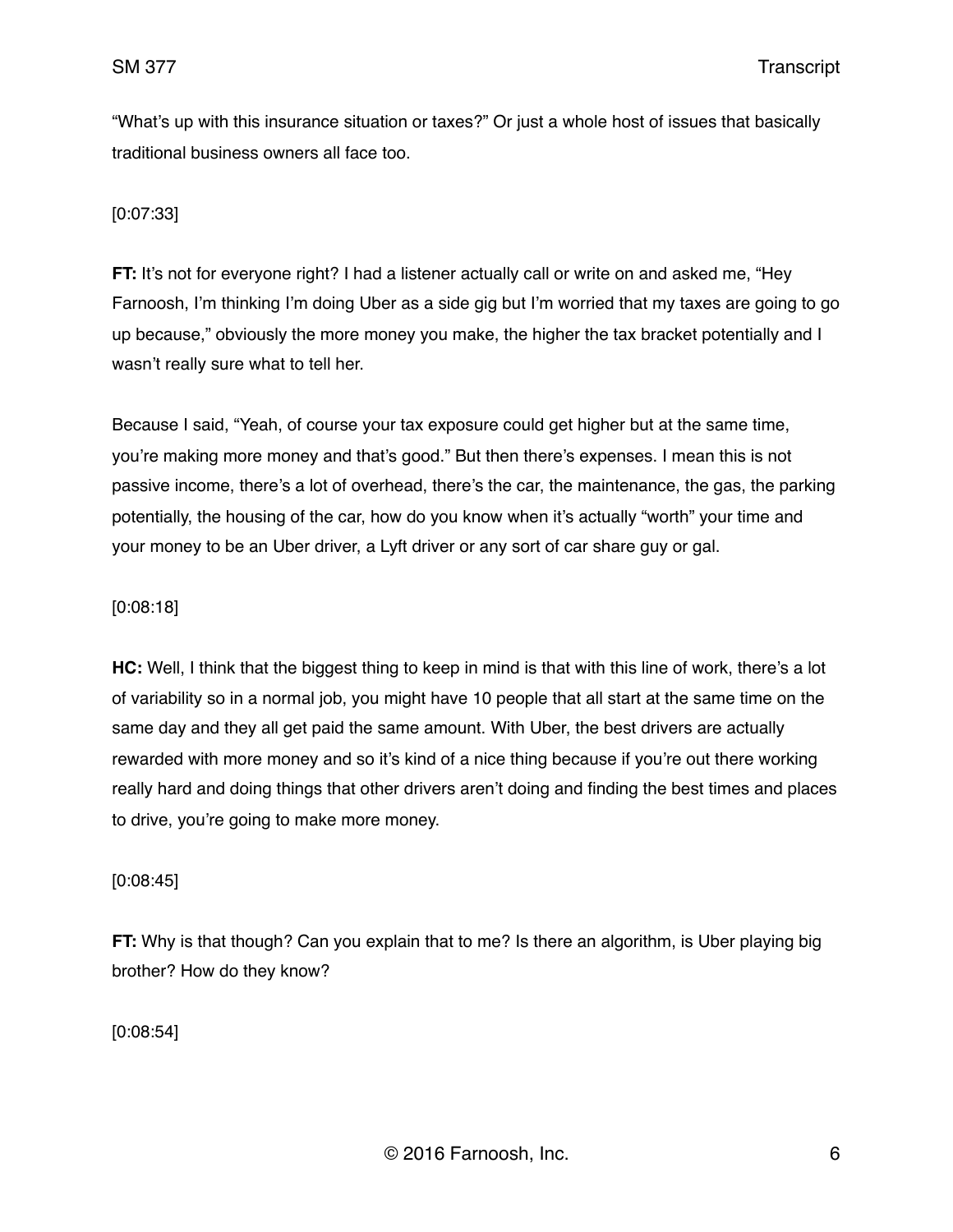**HC:** Some of it is obviously based off luck of where you're getting rides and how far the riders are going but I mean for example, what I tell most drivers to where you should start is start with the party hours. We call those party hours Friday/Saturday nights, that's when everyone is out drinking, out having fun, taking lots of Ubers, right?

But that's also when the most number of drivers are out. So if you think about it from a supply and demand point of view, you want to be out when the most number of passengers are out but also when the least number of drivers are out because that could lead to higher surge pricing, which would mean more money for you.

So there's lots of opportunities to go out and drive and basically find times that other drivers aren't willing to do or don't know about it. I mean for example, one thing that we found and I've talked about on my site is from 4 to 6 AM. There is not a ton of rides but everyone's that's leaving the house at 4 to 6 AM is going to the airport. There are a lot of people that go to the airport at 4 or 5 AM because it's before work but it's also after the time where people are going out.

So if you're on the road or you're leaving your house at that point, that's probably the only reason why you're leaving and those rides could be nice and long, no traffic and so that's an example of where you can go out and find ways to make a little extra money that other drivers aren't taking advantage of.

### [0:10:07]

**FT:** And then you can grab somebody from the airport back to the city of where you were coming from.

[0:10:12]

**HC:** Yep, hopefully.

[0:10:14]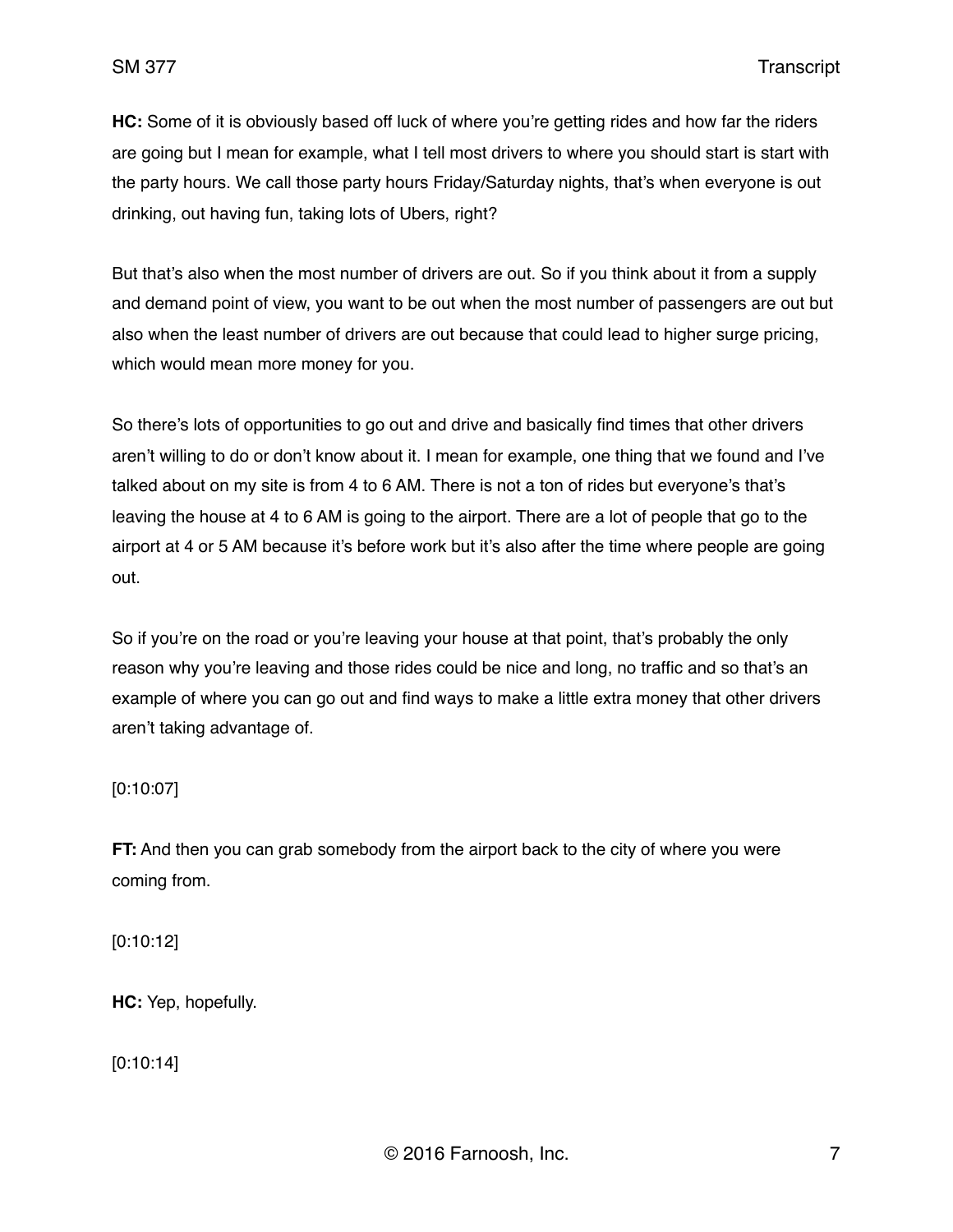**FT:** You know today, I took an Uber, I take a lot of Ubers I have to say, but it's part of my job. I get reimbursed, it's cool. I took an Uber to CNBC which is in New Jersey all the way from Brooklyn. So it's about an hour ride in the rain and the driver was really great. I got there and then I felt really bad because he said, "Well, I guess I have to go all the way back to New York now."

I go, "Well why don't you just pick somebody up from New Jersey?" And he's like, "Not a chance. Everyone here has a car," like no one is getting Uber in New Jersey. It's the suburbs so I felt kind of bad, should I feel bad?

[0:10:50]

**HC:** I think that it's definitely — it's nice of you to feel bad

[0:10:53]

**FT:** Well he chose to come and pick me up.

### [0:10:54]

**HC:** Yeah. The thing is right now as it stands and Uber is testing some pretty cool features right now. For example, they're testing features that would allow that driver to set a destination. So let's say he wants to go back to New York. In the future, he'll be able to set a destination and he'll only get rides headed back in that direction.

So if he's going to drive back empty handed, at least he has the potential or possibility of picking up a ride ahead in that direction. So I mean the system isn't perfect yet. I'd say it's even far from perfect, there are a lot of inefficiencies but going forward, I think that's a cool thing that there's room for a lot of cool innovation that's going to make it a lot more efficient for both sides.

[0:11:31]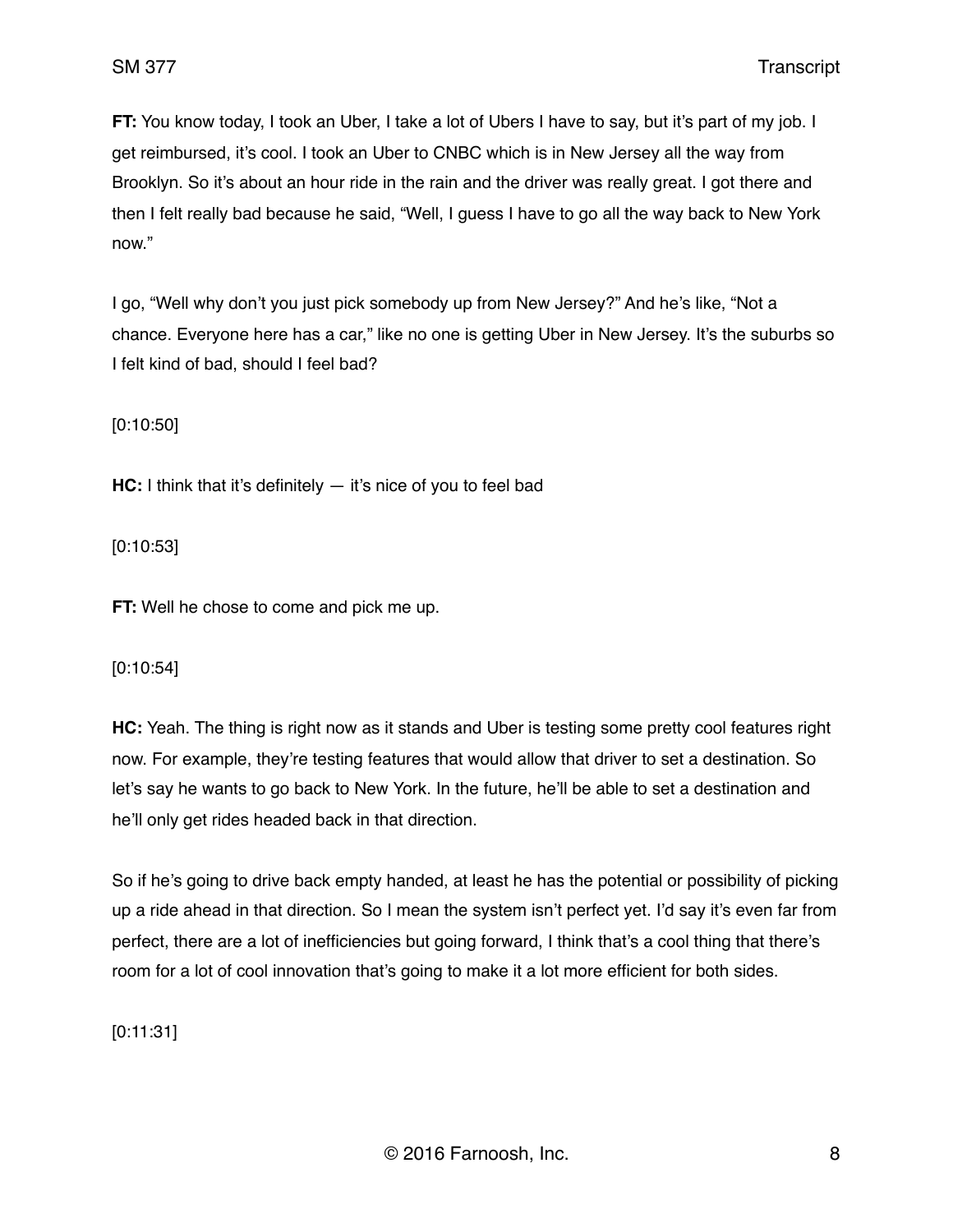**FT:** All right, so back to your journey. You start to experiment with the different car share companies. You're really liking it, you're looking at more on how to work smart, at what point did you decide, "This is going so well, I'm going to quit my job as an aerospace engineer," which by the way, probably wasn't an inexpensive degree.

[0:11:50]

**HC:** No, it wasn't but I did go to a state school so it wasn't too expensive.

[0:11:55]

**FT:** All right, cool.

[0:11:56]

**HC:** Well, I guess one step back, the first thing I did honestly within about two weeks of starting driving, I started looking up to see if there are any resources. If there are any blogs, if there are any forums or anything like that with people answering questions or talking about what their experience is like as a driver just so I could educate myself maybe learn from the pros and I couldn't find a single blog that was producing consistent content.

I found a few one off articles here and there but I didn't find a single site that had more than one article on what it was like to be an Uber driver and a light bulb just kind of went off in my head and I said, "You know what? I think I need to start talking about what it's like and see what happens." So that was really the beginnings of my blog and to be clear about a year later when I did end up leaving my job as an aerospace engineer, it was to do the blog full time not to become an Uber driver full time.

[0:12:48]

**FT:** So are you still driving Uber?

[0:12:50]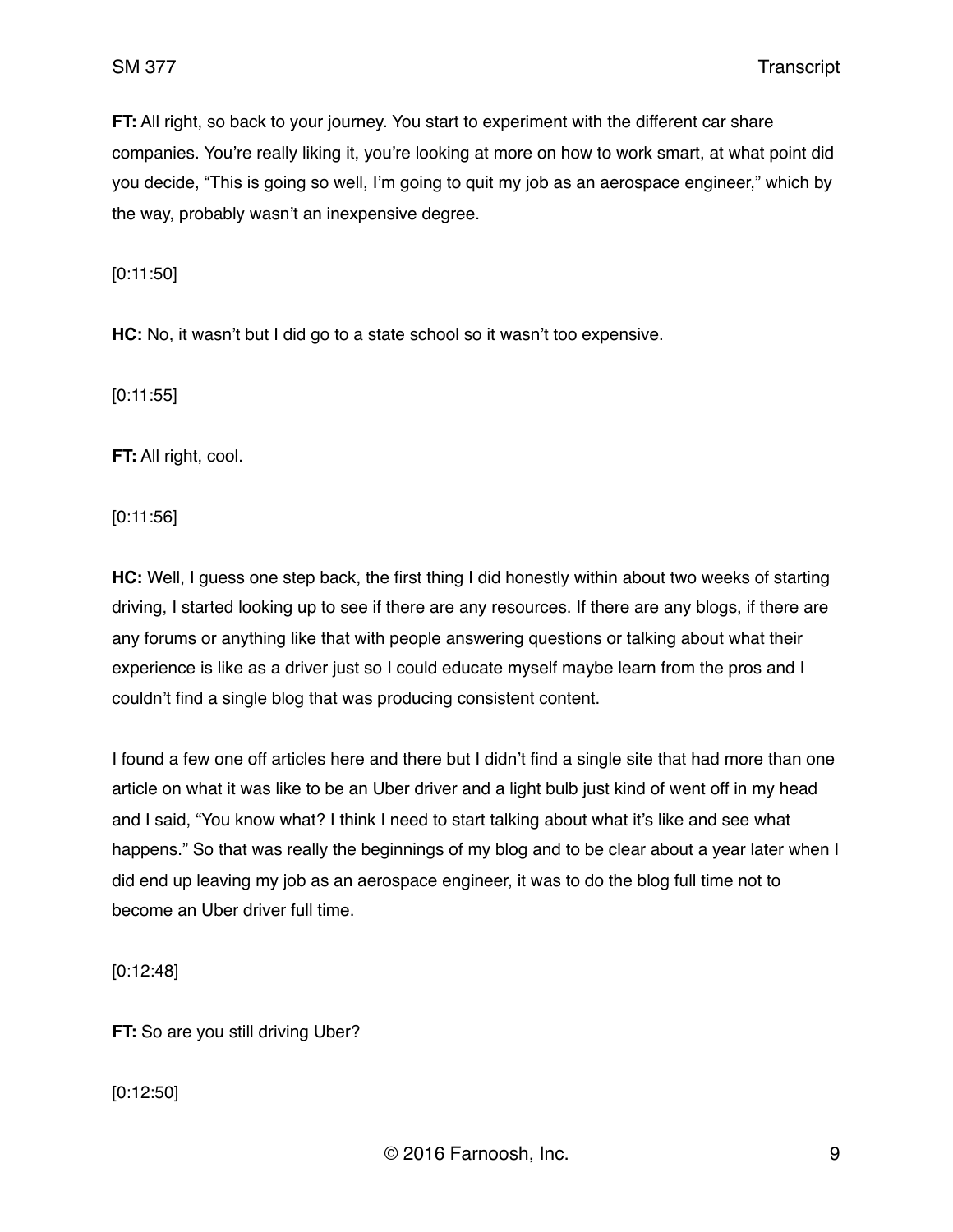SM 377 Transcript

**HC:** Yeah, I still do it here and there. My full time thing now is running the blog and kind of managing everything that's going on but definitely, that was one of the things for me that I felt was really important. All of my articles when I was first starting the blog, I was really talking about from firsthand experience.

I think that there are people writing about what it was like to be an Uber driver and they may have been drivers themselves but Uber was paying some pretty huge referral bonuses and your traditional affiliate marketing referral type incentives and so there were are a lot of people who were basically talking up Uber and how amazing it was, but not really highlighting any of the parts that sucked.

So for me, basically I took the strategy where I was going to try to really build a community of people who trusted me and say, "Hey, Uber is a great job for certain people for certain situations and here's how you can leverage it to make the most amount of money," but there's also some problems with it and I try to cover both sides really fairly. I thinks that one of the big things that helped me standout as I was growing my audience.

[0:13:55]

**FT:** How much money can you really make driving Uber? Like, best case scenario.

[0:13:59]

**HC:** I'd say that in the bigger cities like San Francisco, New York or LA I think probably in the \$20 to \$25 an hour range and you also probably have to take into account your expenses. So definitely that's going to be at least a few dollars an hour depending.

[0:14:14]

**FT:** That's after Uber's cut? You make \$20 to 25 dollars an hour?

[0:14:18]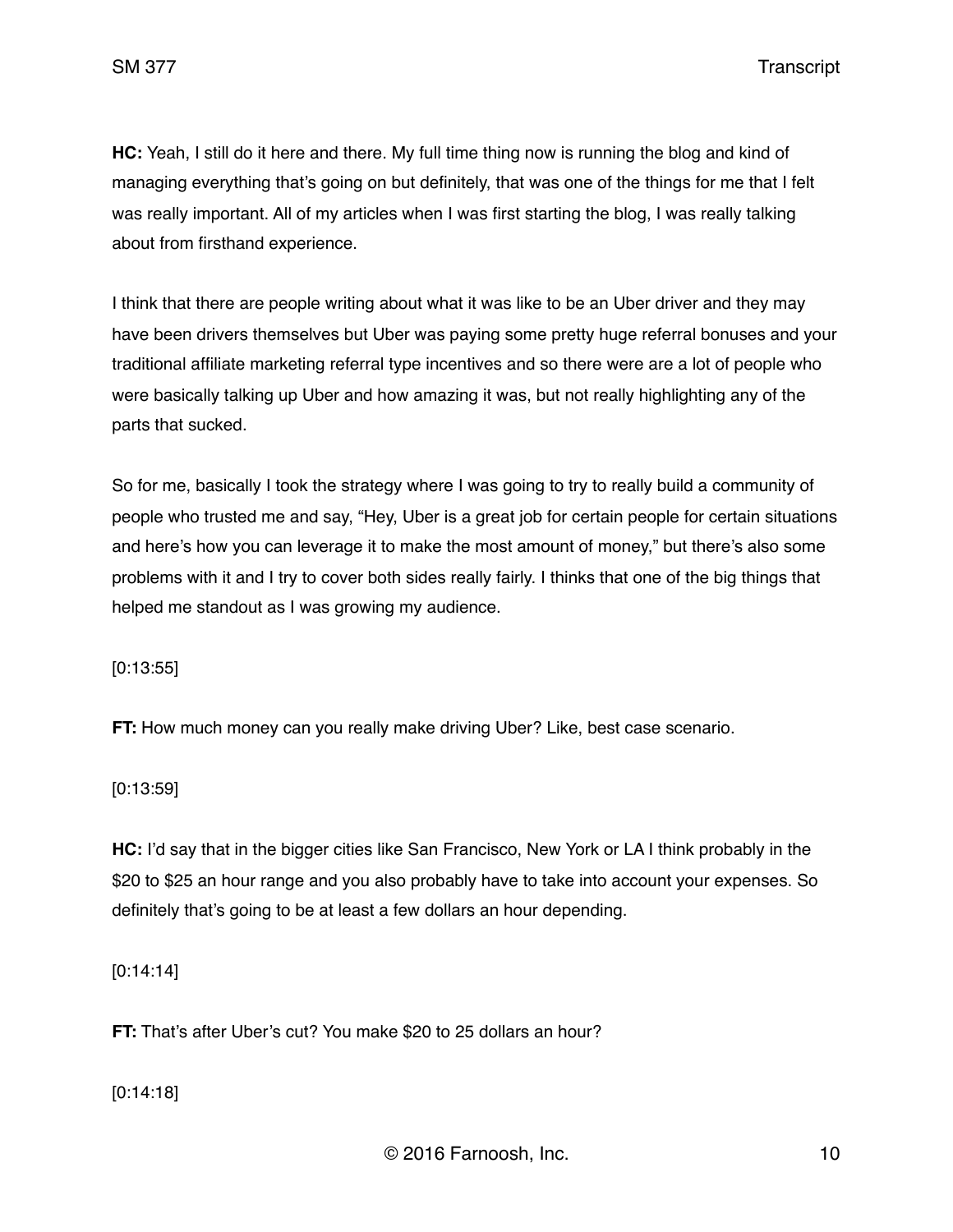**HC:** Yeah and I mean that's probably and definitely in the bigger cities. I'd say probably a little bit better than average for people all around the country is going to be in the \$10 to \$20 dollar an hour range.

# [0:14:27]

**FT:** Yeah, you're not wrong. I actually was in the Lyft in San Francisco, I asked the guy, he was very open and I don't think I asked him he just said flat out how much he loved Lyft and he said, "On a good week, you can make a \$1,000 in a week and you're not really working crazy hours. You're working 40 hours." And the more you drive, the more of a cut, the bigger percentage you get to take home I think?

# [0:14:55]

**HC:** So Lyft has a cool program called power driver bonus which basically says if you work 40 to 50 hours a week, and it's based off rides but you basically have to work about 40 to 50 hours a week, then they'll give you their full commission back. They will give you their 20% commission back, which is a cool thing because it really rewards all the drivers who are putting in the most number of hours.

# [SPONSOR BREAK]

# [0:15:18]

**FT:** If you're running your own business, you know you do whatever it takes to make sure your business runs efficiently, I know this firsthand. But constant trips to the post office can get in the way. With stamps.com, you'll be able to spend less time with the post office and more time growing my business.

Stamps.com makes mailing and shipping easy. Use your own computer and printer to buy and print official US postage for any letter, any package. What I love about Stamps.com does all the thinking for you. With the digital scale, it will calculate the exact

© 2016 Farnoosh, Inc. 11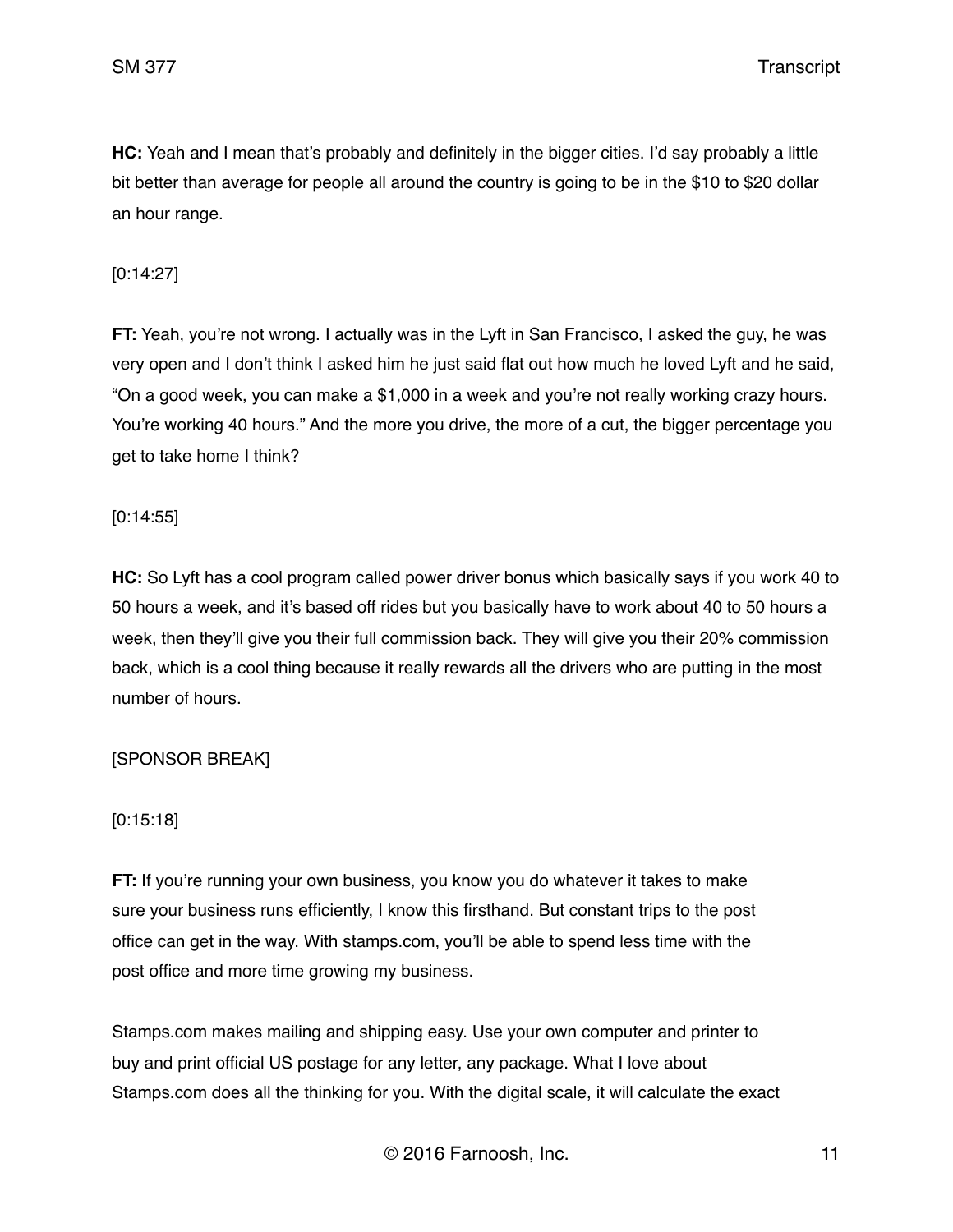SM 377 Transcript

postage needed and helps you decide the best class of mail based on your needs. And it's been a total life saver for me and my assistant. From the comfort of our office we've been able to send out business contracts and gifts for my client easily and efficiently.

Join over 500,000 small businesses like mine that use stamps.com and never go to the post office again. Right now, sign up for stamps.com and use my promo code "So Money" for this special offer, which includes a four week trial plus a \$110 bonus offer including postage and a digital scale. Don't wait, go stamps.com, before you do anything else, click on the microphone at the top of the homepage and type in "So Money". That's stamps.com, enter "So Money".

# [INTERVIEW CONTINUED]

[0:16:31]

**FT:** So how did you learn how to become an online superstar? I mean I guess they don't teach you that in aerospace engineering school, they don't teach you that riding Uber. But you did it. I have to say I'm very impressed with your online branding, the amount of press you've earned yourself over the last year. You are really just hitting it out of the gate, whatever the expression is. You're hitting it out of the ballpark?

# [0:16:56]

**HC:** Yeah, I think that "hitting it out of the park", that sounds about right.

[0:16:58]

**FT:** I'm terrible by the way, anyone who knows me knows I'm terrible at idioms, terrible.

[0:17:04]

**HC:** Well I like that you're at least trying the sports analogies.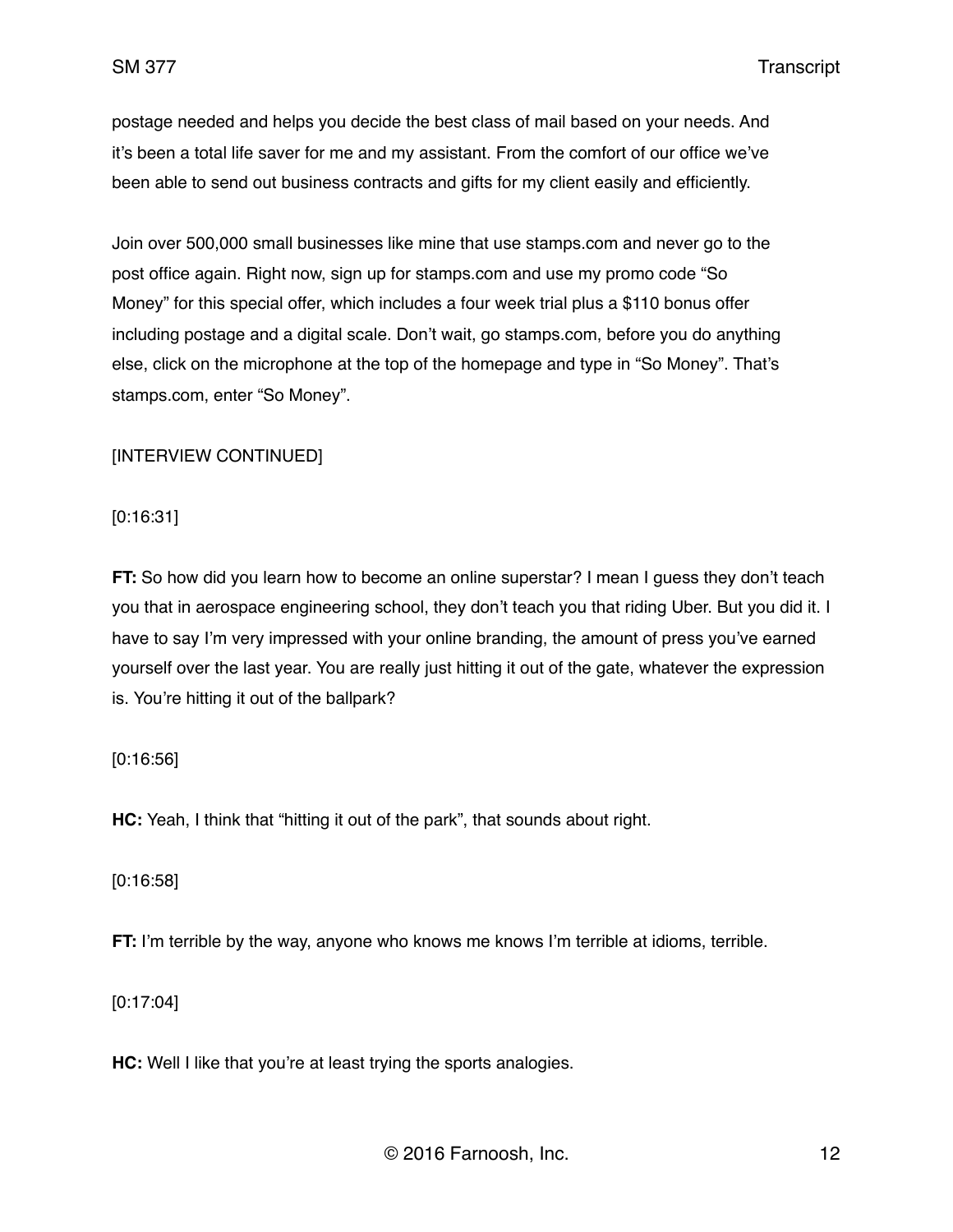[0:17:06]

**FT:** I try, I'm terrible. I'm like — it's a running joke in my house. I can't get anything right but it doesn't stop me.

[0:17:15]

**HC:** Yeah, well I actually was going to leave this for a little surprise but I actually did or I do still own — my first blog was a personal finance blog, so that's kind of how…

[0:17:24]

**FT:** Really? Which one?

[0:17:26]

HC: It's called Your Personal Finance Pro. So it's pretty small and I started it about five years ago and it never really took off but that's really where I like to say where I honed my skills and learn a ton about just blogging, creating content in general and just networking with lots of other bloggers and that's kind of how I was familiar with your name obviously from the personal finance space and all that good stuff.

[0:17:47]

**FT:** And so the truth comes out.

[0:17:49]

**HC:** Yeah.

[0:17:50]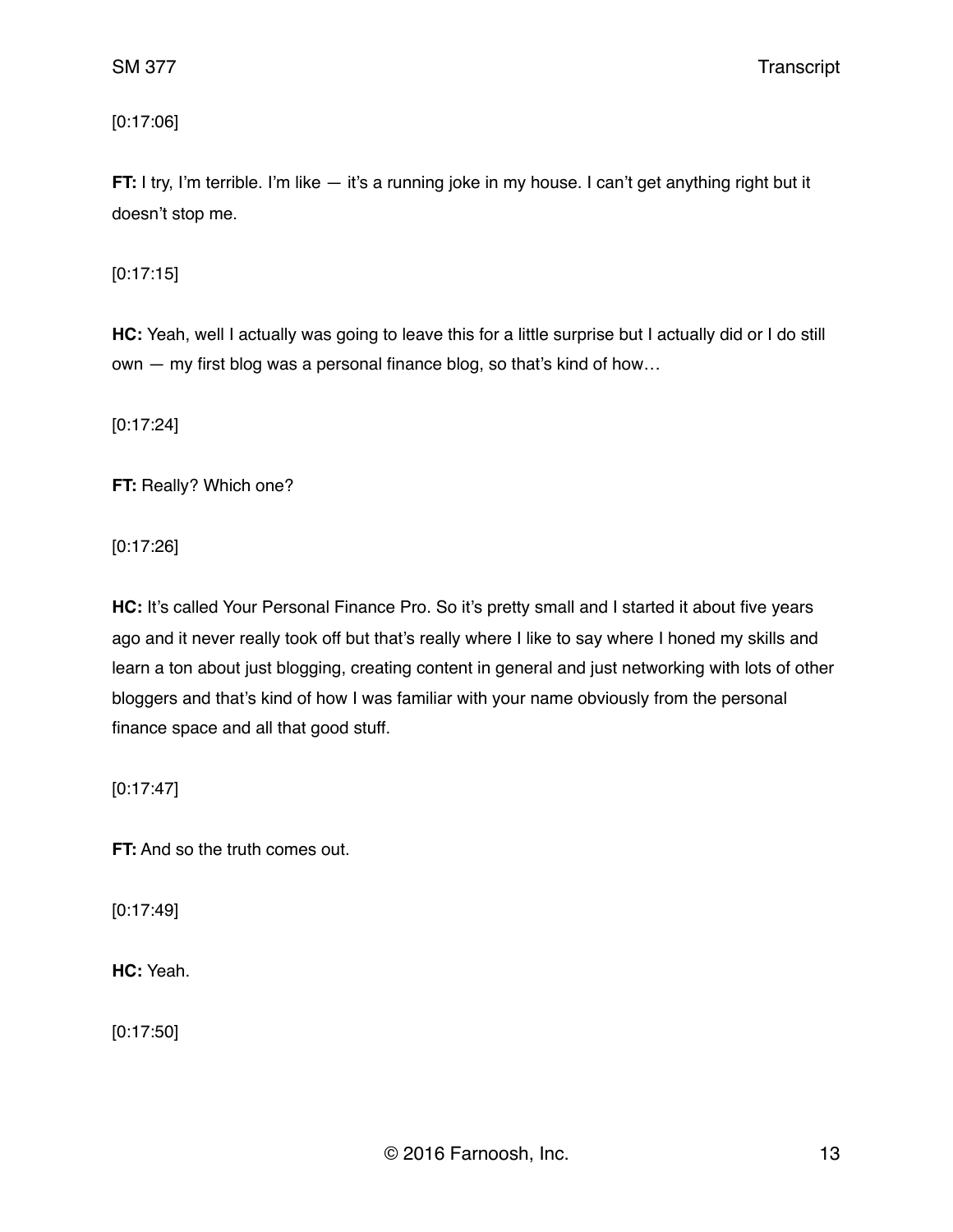**FT:** So the truth comes out. Well, you then are a finance expert I'm going to say and so let's transition now to the So Money questions. I loved hearing about your cool foray into car sharing, car ride, car share riding and how you basically turn this into an entrepreneurial venture for yourself. What's your money mantra Harry? Do you have a financial philosophy that you live by?

[0:18:17]

**HC:** I would say that my financial philosophy just has a lot to do with, I mean I just try to prioritize — if something is important, I'm going to prioritize it. I guess that's the best way to put it. So for me, there's lots of little task that you can worry about and there's lots of things that you could potentially do but I try to go after the low hanging fruits take care of those first and move my way on from there.

### [0:18:41]

**FT:** How did you learn to be good with money? Maybe it started in childhood? Can you take me down memory lane a little bit?

### [0:18:48]

**HC:** Yeah, definitely. I actually have a funny story. I don't know that I was necessarily good with money. I just was always looking at ways to make money and those classic entrepreneur stories. I mean in, I think,  $9<sup>th</sup>$  or 10<sup>th</sup> grade, my mom used to pack me this amazing lunches and they came with everything. They had an apple, a bag of chips, a really nice sandwich with all the toppings, a Snapple even.

And I still remember that there is one girl in my English class and she used to always want to buy my lunch and so I started basically having my mom make me two lunches and then I would sell this girl my second lunch. And so for me, it was always looking for these opportunities.

[0:19:30]

**FT:** You liked making money.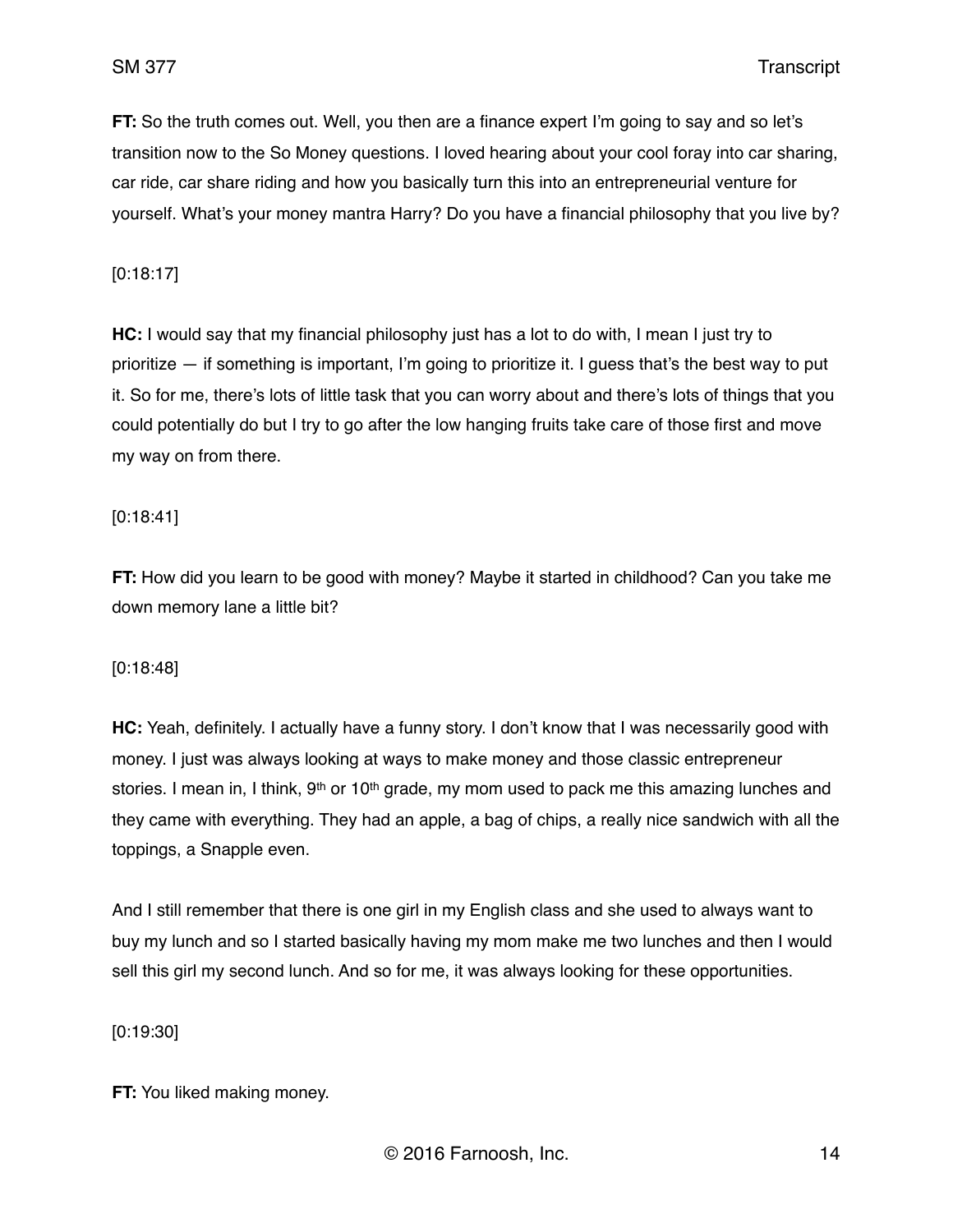SM 377 Transcript

## [0:19:32]

**HC:** Yeah, honestly that one might have been taking advantage of my mom a little too much but it was really just always looking for these opportunities to make money that didn't require a ton of work or a ton of effort and I've sort of always gravitated towards those types of opportunities and really now, with some of my more bigger business ventures, I'm really trying to align things that I'm passionate about with business opportunities. So I have taken that and taken it to the next level a little bit.

[0:19:59]

**FT:** So what are your revenue streams now? Tell me.

[0:20:02]

**HC:** Sure. So actually right now, I have three main revenue sources. So my number one revenue source is Legion. So basically finding new drivers for all of these companies. So right now I am promoting Uber, Lyft, Postmates and DoorDash. The last two are basically food delivery companies. Uber and Lyft are ride share companies.

So all of these companies have big problems on the supply side and they need tons of drivers. So for me, I often go out and do this services myself. I just tried out Postmates. I did a bunch of deliveries with them. I just tried out DoorDash and I'm about to start doing some deliveries with them and then I write about my experience — the good, the bad and the ugly. I think that that's really helped me because…

[0:20:41]

**FT:** They let you write about the ugly?

[0:20:43]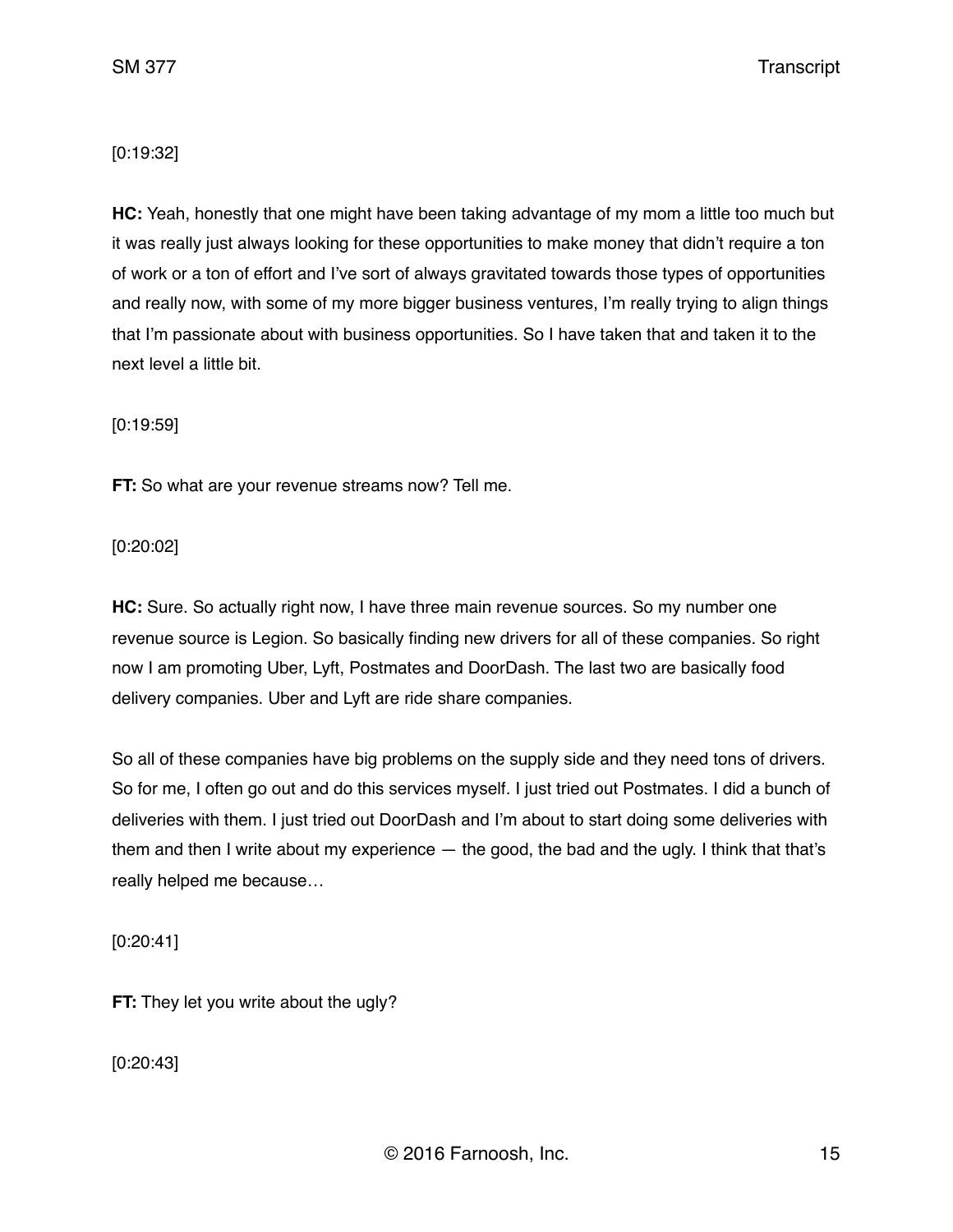**HC:** So luckily, it's not a traditional affiliate program that I'm in with these companies. It's – so I actually just signed up as a driver. So drivers are able to refer other drivers and so I just sign up as a driver and then use the exact same referral codes that every other driver is using just at much larger scale.

So I think that was honestly one of the things that really benefited me at the beginning because if I would have started making a few thousand dollars here and there off Uber and I was an affiliate program and they said, "Hey, we don't like what you're saying," who knows, I may have never actually grown my audience to the size that it is today, so yeah.

[0:21:23]

**FT:** So what's next? I mean ride sharing is not obviously a fad, it's been around and I can't imagine a world where I have to suddenly go back to hailing a cab.

[0:21:36]

**HC:** No, that's definitely not going to happen.

#### [0:21:38]

**FT:** But what's the next generation of transportation? It's just Uber, is that it? This is the future? Are we living the future?

### [0:21:50]

**HC:** Honestly, I think the future is still coming because right now, I mean it's cool because I get a behind the scenes look. I always see what Uber is testing. I see what startups in the space are working on because they're all pitching me their ideas and they want me to write about it.

[0:22:06]

**FT:** That's a nice job.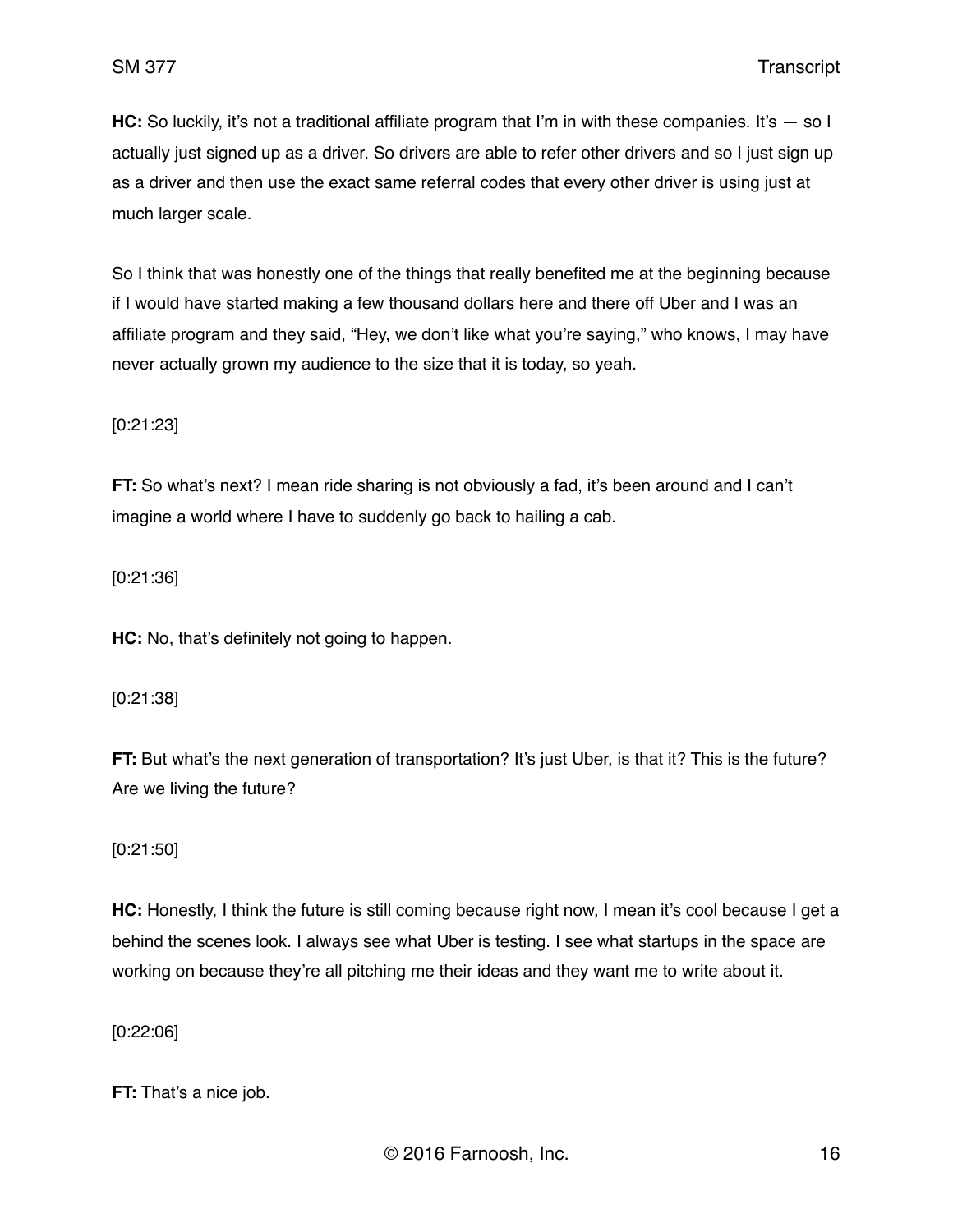# [0:22:07]

**HC:** Yeah, really what I think it's moving towards though is more of a logistics network than anything and the example that I would use is there is UberPool right now which allows carpooling from two passengers near the same pickup point and that are headed in the same general direction.

I think that what we're going to see going forward is just more of a logistics network where a driver could have two passengers in the backseat that don't know each other, a package in the trunk and maybe a burrito in the glove compartment , right? And you're really combining all of these different aspects of logistics networks because everything is moving towards on demand delivery, right?

Amazon Prime — two day Amazon Prime is amazing and now they somehow get it to you in the same day.

[0:22:46]

**FT:** Same day. Love it.

[0:22:48]

**HC:** And in some cities they're even testing the same hour, right? So clearly, there is a demand for that instant and on demand delivery. So it's really, I think we're headed to a world where everything is almost going to be on demand no matter what you want and it's heading in the area where it maybe Uber is going to be the one providing all of those logistics.

[0:23:05]

**FT:** You're totally right. I see them experimenting with Uber deliveries of food and they even do these fun things and I've never been able to really take advantage of this but in New York, we have different festivals and Fashion Week and they'll do some promotions where they'll say,

© 2016 Farnoosh, Inc. 17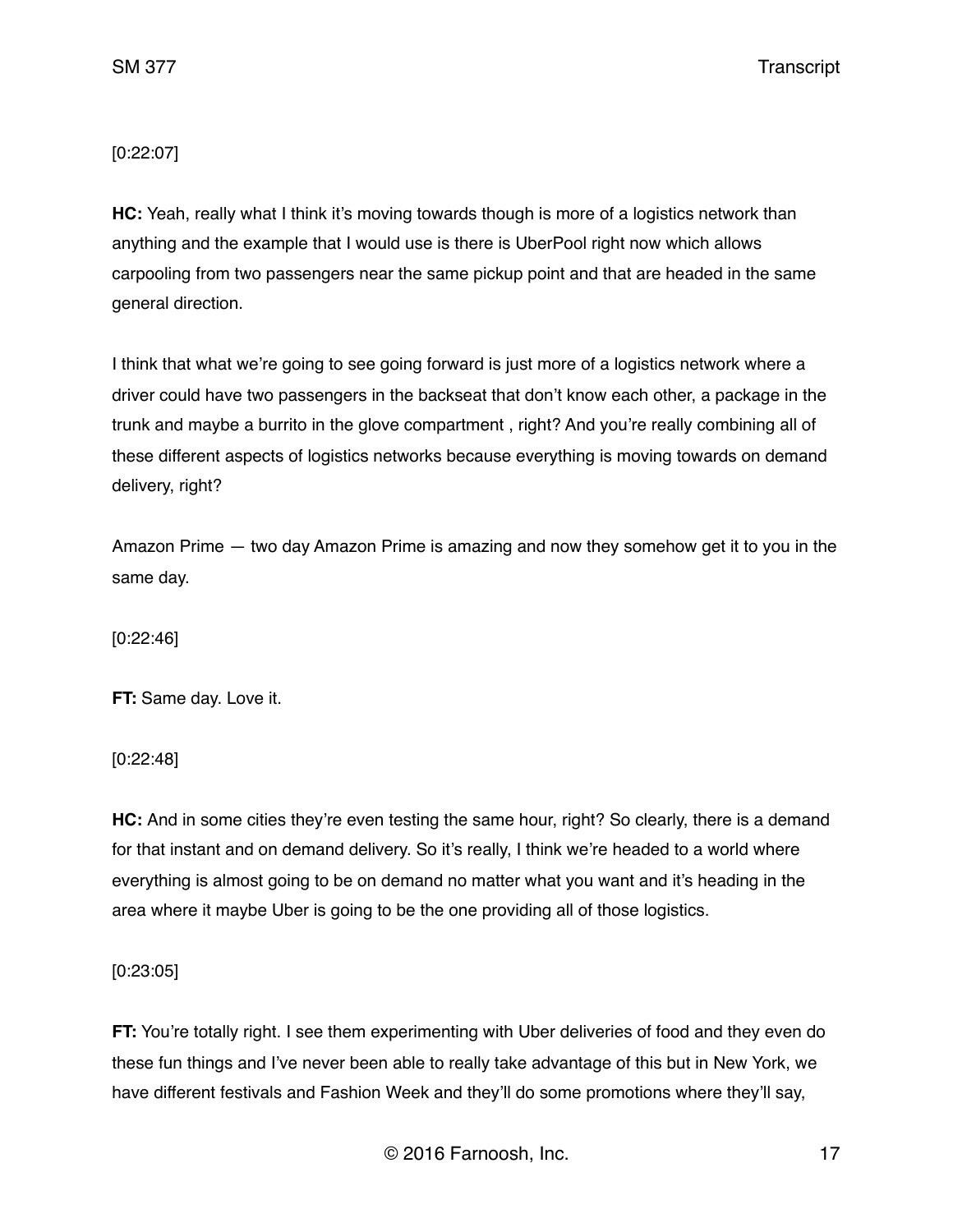"Call an Uber between one and three and you might get a bag of goodies from Fashion Week." That's pretty cool.

[0:23:29]

**HC:** Yeah, these companies have really got their promotions and their marketing budgets are huge and to be honest, you can learn a lot from what they're doing in the marketing side of things. I mean Lyft is doing a really cool promotion right now where they're teaming up with famous people, famous athletes and having them go undercover as Lyft drivers.

They did Jerry Rice during the Super Bowl and Danica Patrick during some big race, NASCAR race, the other day and so it's really cool to see these companies going out there and doing some cool marketing stuff.

#### [0:23:59]

**FT:** When have you failed miserably at your finances? Was there ever a time when you had a bad experience, a boo-boo?

### [0:24:10]

**HC:** I would say that probably just my biggest — I don't know that I could point to one single event but I would say that my biggest one, it was probably just waiting too long to really start looking into investing and really start taking control of my finances. Because for me, when I was working — I was working in college and I had a ton of money saved up but I didn't really do anything with it.

Once I started working as an engineer in 2009 when I graduated, I started looking into finance and dabbling a little here and there but it still wasn't even two or three years before I really started hammering down and figuring things out. So I would say, if anything, just the earlier you can get started, the better was the lesson for me.

### [0:24:52]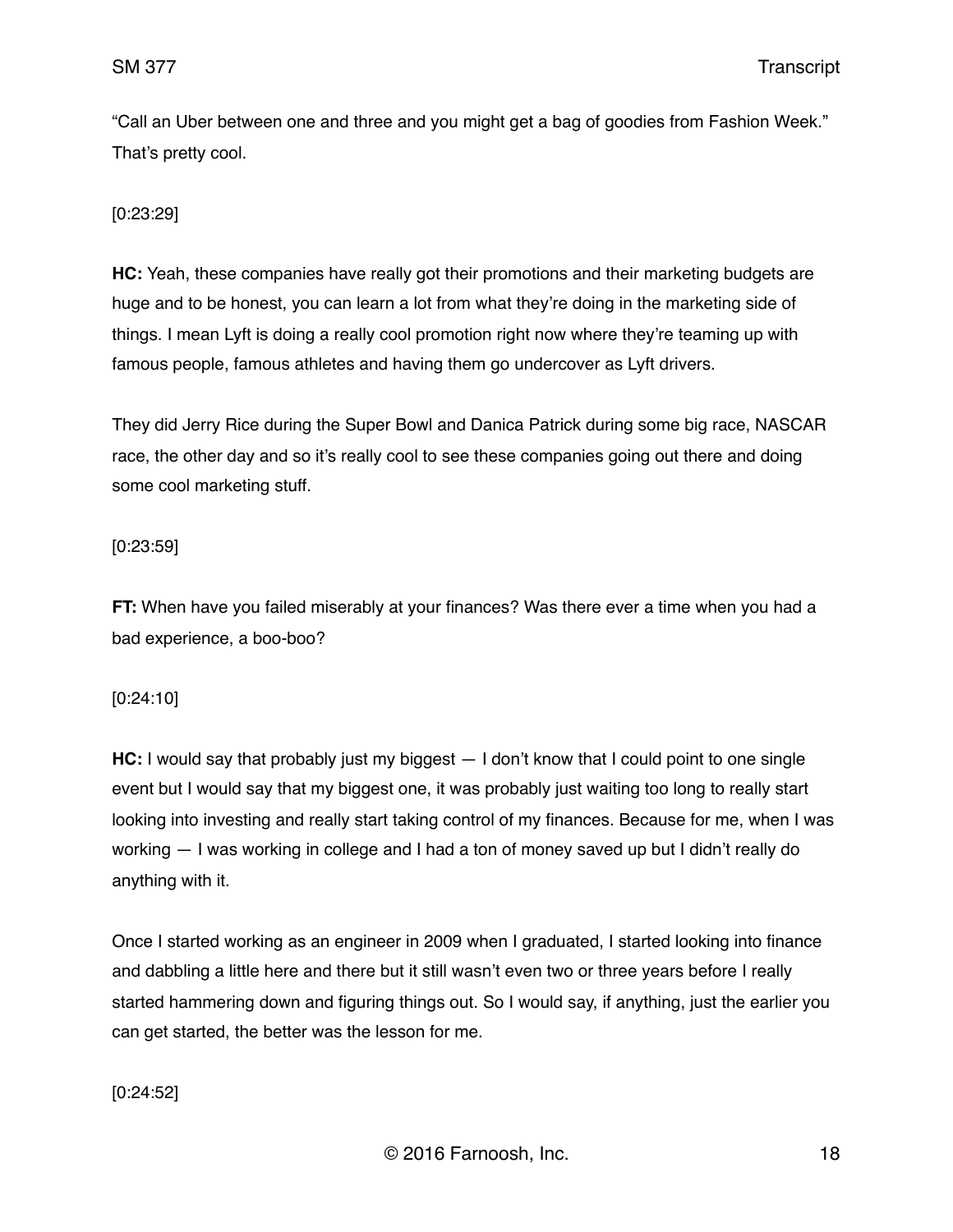**FT:** Can I ask your age?

[0:24:54]

**HC:** Yeah, I'm 29 right now. So I'm still young, but I think the earlier the better for sure.

[0:24:59]

**FT:** Sure, before you're even born, how about that? I started saving for my son's college education before he was born. Did you know you could even do that? You could start a 529 for someone who's not even alive yet.

[0:25:11]

**HC:** That is very cool, very cool.

[0:25:13]

**FT:** It's pretty cool, assuming that colleges will still be around, if people still value them.

[0:25:17]

**HC:** Oh they may follow your lead and then go the entrepreneurial path and just cash that college funds into a vacation fund.

[0:25:25]

**FT:** Well, I just hope that the government, you know, that they maybe will maybe to allow you to pursue that kind of stat track with that same money that would be cool.

[0:25:34]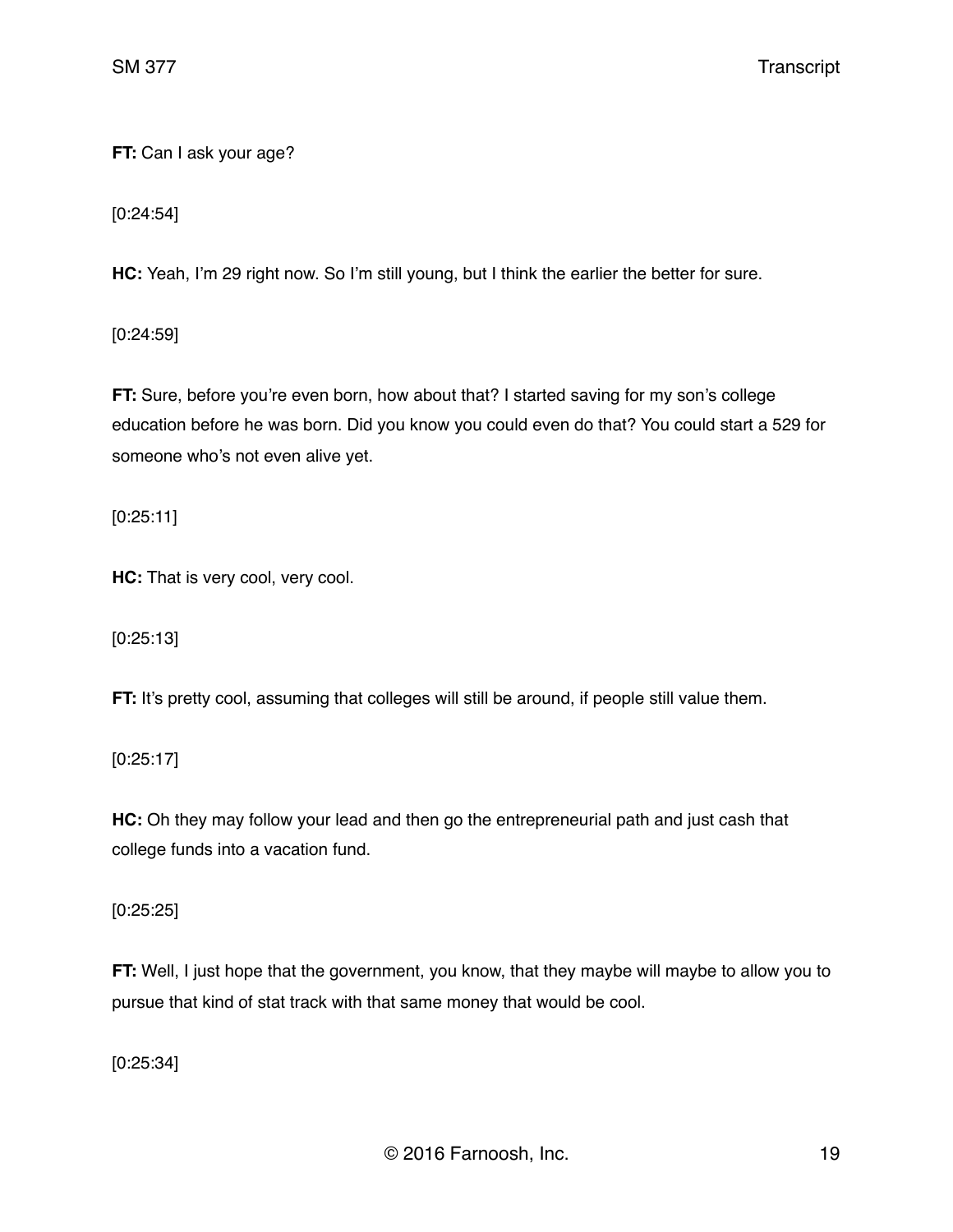**HC:** Definitely.

### [0:25:35]

**FT:** All right, so your greatest success, your So Money moment, what was it?

### [0:25:41]

**HC:** Well, I would say that my greatest success up until this point has been my blog, but more so than building it is building the business and kind of lifestyle aspect around it because for me, my wife is in med school right now. She is working pretty crazy hours. We moved from San Diego to Orange County, we're probably going to move again in a year.

A lot of her friends, a lot of the couples that she knows that are in med school, they don't even live together. They might be married and live in different cities and for me, my business has now allowed me to be able to comfortably in a year or a year and a half when we probably have to leave Los Angeles, California to go pursue her residency, I'll be able to go with her and I'll be able to run my business wherever we go. So for me, that's something that I'm really proud of and an accomplishment that I am really proud of.

[0:26:31]

**FT:** You are location agnostic, officially.

[0:26:34]

**HC:** Yeah, definitely.

[0:26:36]

**FT:** Where would you never move to though? I mean that's a big gamble sometimes marrying a doctor, you never know where you'd end up living.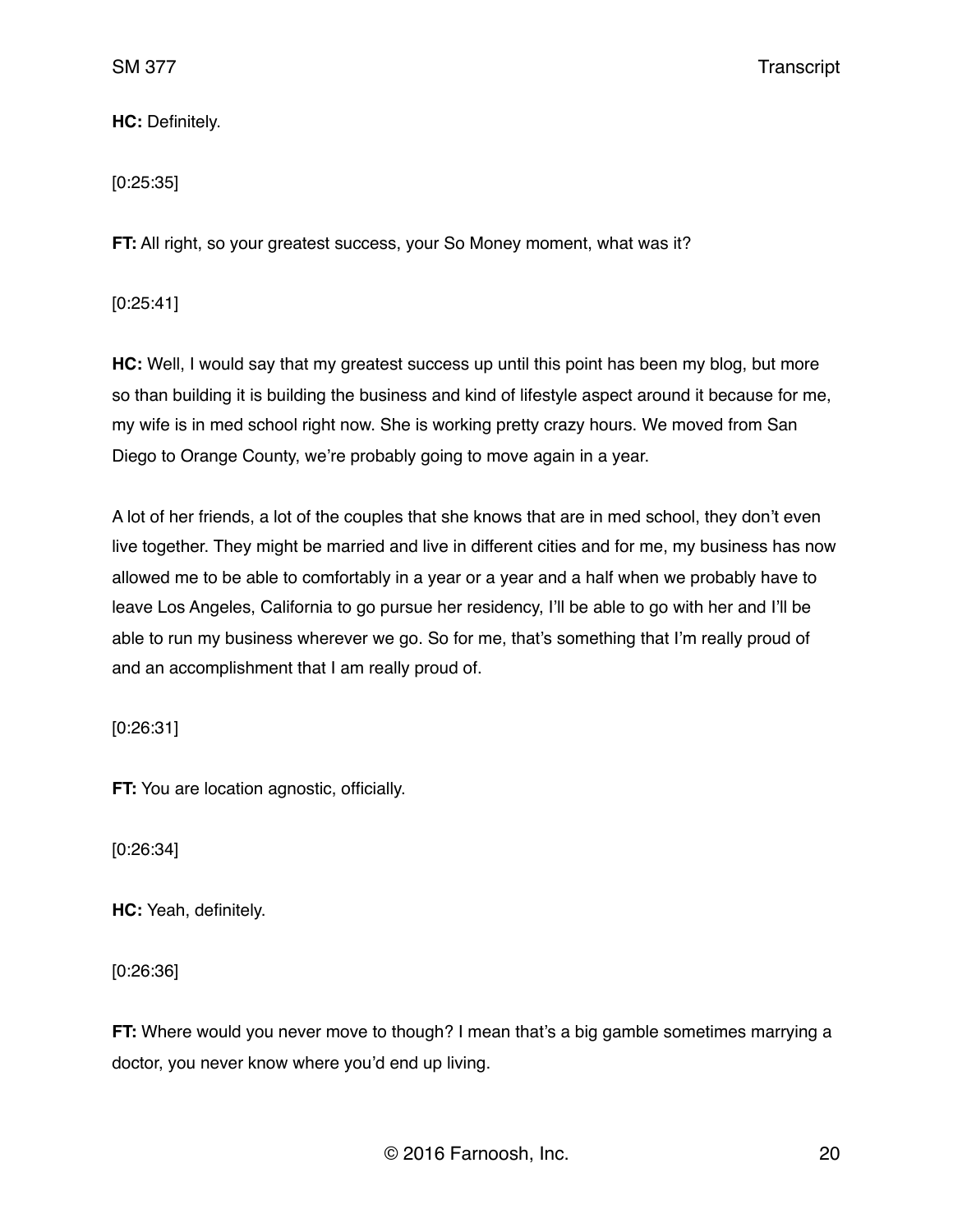[0:26:44]

**HC:** Oh, I got her before she was a doctor.

# [0:26:45]

**FT:** I mean I friend now who has been in this going through the whole residency process and it could be Brooklyn, it could be Michigan, it could be New Jersey.

# [0:26:56]

**HC:** Yeah, I would say, I'm not going to name a specific city because someone might send me a hate mail from that city but I'd say probably anything out there in the middle of the country that's not a direct flight away from Los Angeles because that's where all my friends — west coast is where all my friends and family are.

So if it's not a direct flight and it's out there in the middle of nowhere and it's not one of those big cities like Chicago or New York or Miami or something like that, those are probably the cities that I'm going to tell her to definitely try to avoid.

# [0:27:25]

**FT:** "Please avoid." And then what's your number one financial habit? Something that you do habitually, consciously. It doesn't have to be everyday but what you would say is a big part of your success.

# [0:27:40]

**HC:** You know I think what I do that maybe not a whole lot of other people do is just reflect. I think that whether it's at the end of every month or at the end of every year, you spend a lot of time maybe budgeting or kind of planning for the future but I think it's also just as important to reflect and look back at what you did well and what you did poorly so that you could learn from those mistakes and I call them lessons learned. That's a term from my engineering career. You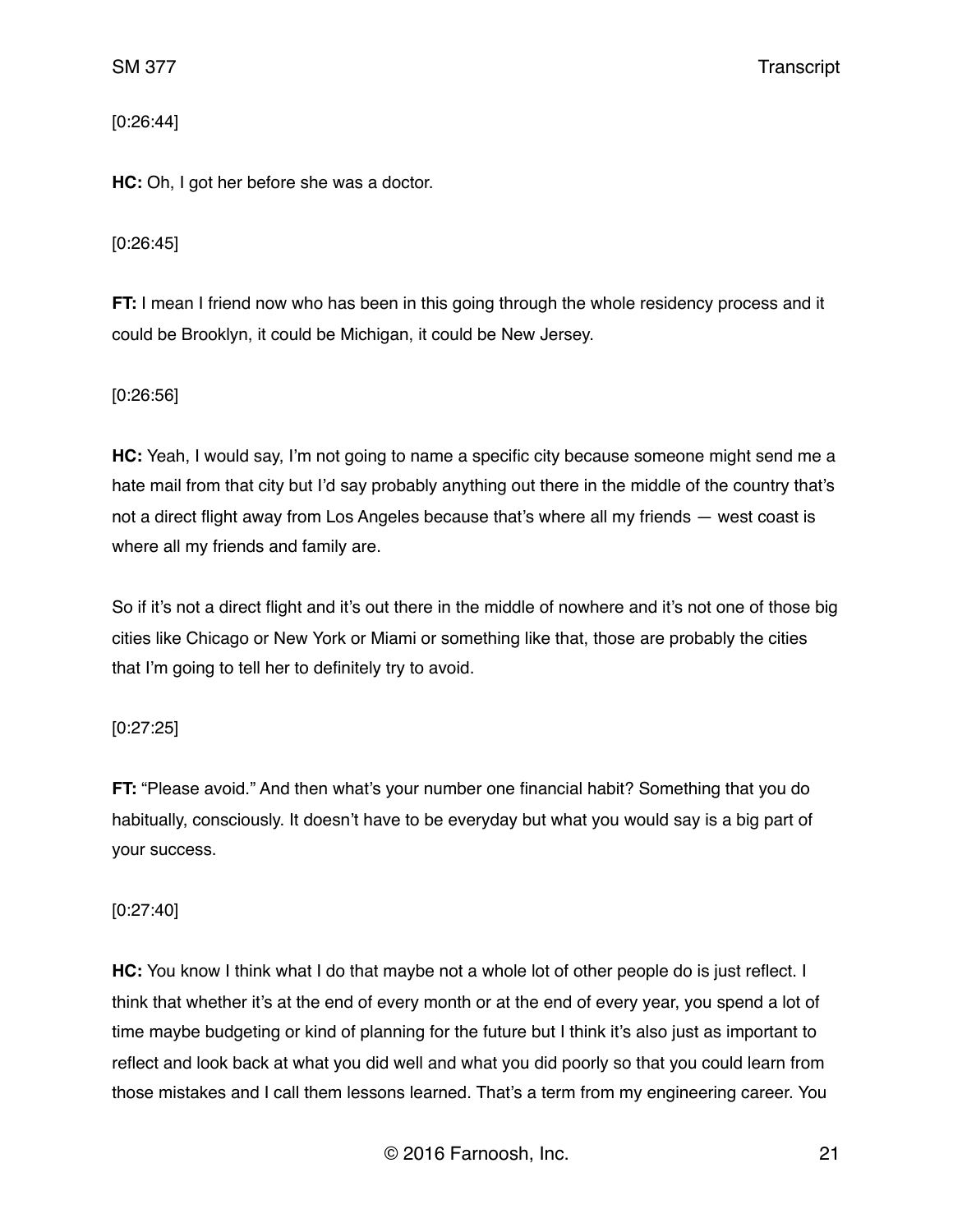want to take those lessons learned and apply them to the future because if you're always planning for the future and never learning from your mistakes, you're just going to keep making those same mistakes.

[0:28:15]

**FT:** Exactly. Okay, this has been a lot of fun. I want to do some So Money fill-in-the-blanks with you. I start a sentence and you finish it. I might even throw in some wild ones because you seem to be good on your feet.

[0:28:22]

**HC:** All right, let's do it. Hopefully I don't say anything too un-appropriate.

[0:28:28]

**FT:** Okay, if I won the lottery tomorrow, the first thing I would do is \_\_\_\_\_.

[0:28:34]

**HC:** Put the money into my savings account.

[0:28:36]

**FT:** Ah that's so boring, really?

[0:28:38]

**HC:** Yeah, I know, I'm boring.

[0:28:39]

**FT:** Well okay, the first thing I would buy is \_\_\_\_\_.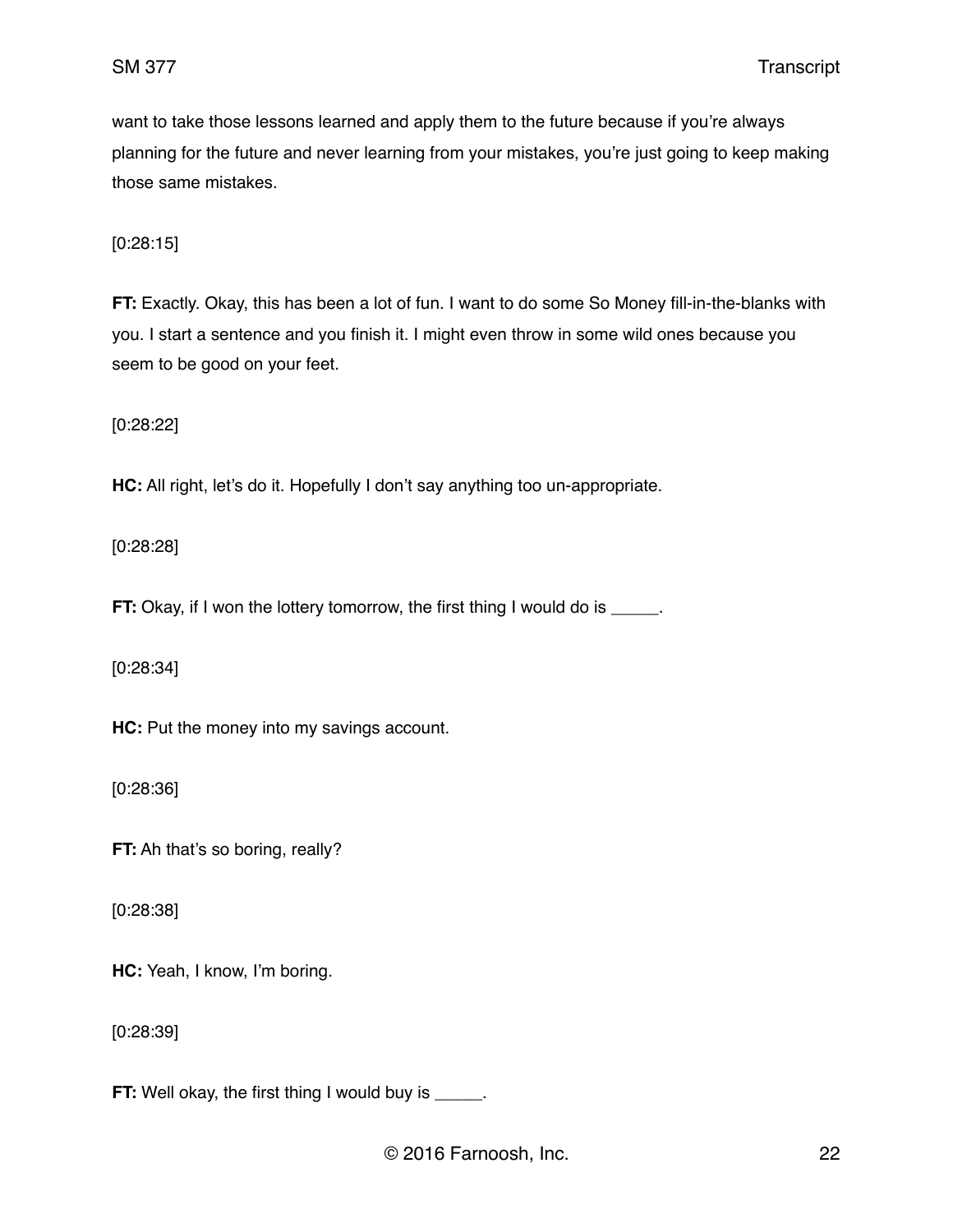# [0:28:42]

**HC:** Oh okay, the first thing I would buy is a Tesla.

[0:28:44]

**FT:** Okay, nice. Good answer. Have you ever driven in a Tesla or driven a Tesla?

[0:28:53]

**HC:** Yeah, I have. There's actually, there was a really cool company that reached out to me that does Tesla rides from LA to Vegas and I was like, "Yeah, I will definitely come and meet with you guys," and they drove me around in a Tesla and I was pretty amazed to see. I mean these cars are basically already self-driving and the technology behind them. Teslas are amazing. The price point is a little bit high for me right now considering I work from home and I only drive to Yoga on Monday mornings and that's it but…

[0:29:16]

**FT:** I mean this brings up another interesting question which is that, who is your target audience? It sounds like you're getting calls and e-mails from all sorts of brands and opportunities. It's not just necessarily car related. I saw Turbo Tax on your website, over 100,000 unique visitors, why are brands are so attracted to Rideshare Guy?

[0:29:41]

**HC:** Yeah and I'm gonna just update you. Yeah, we actually had 280,000 unique last month. Yeah maybe two, somewhere around there. I'll make a double check later.

[0:29:50]

**FT:** How big is your list?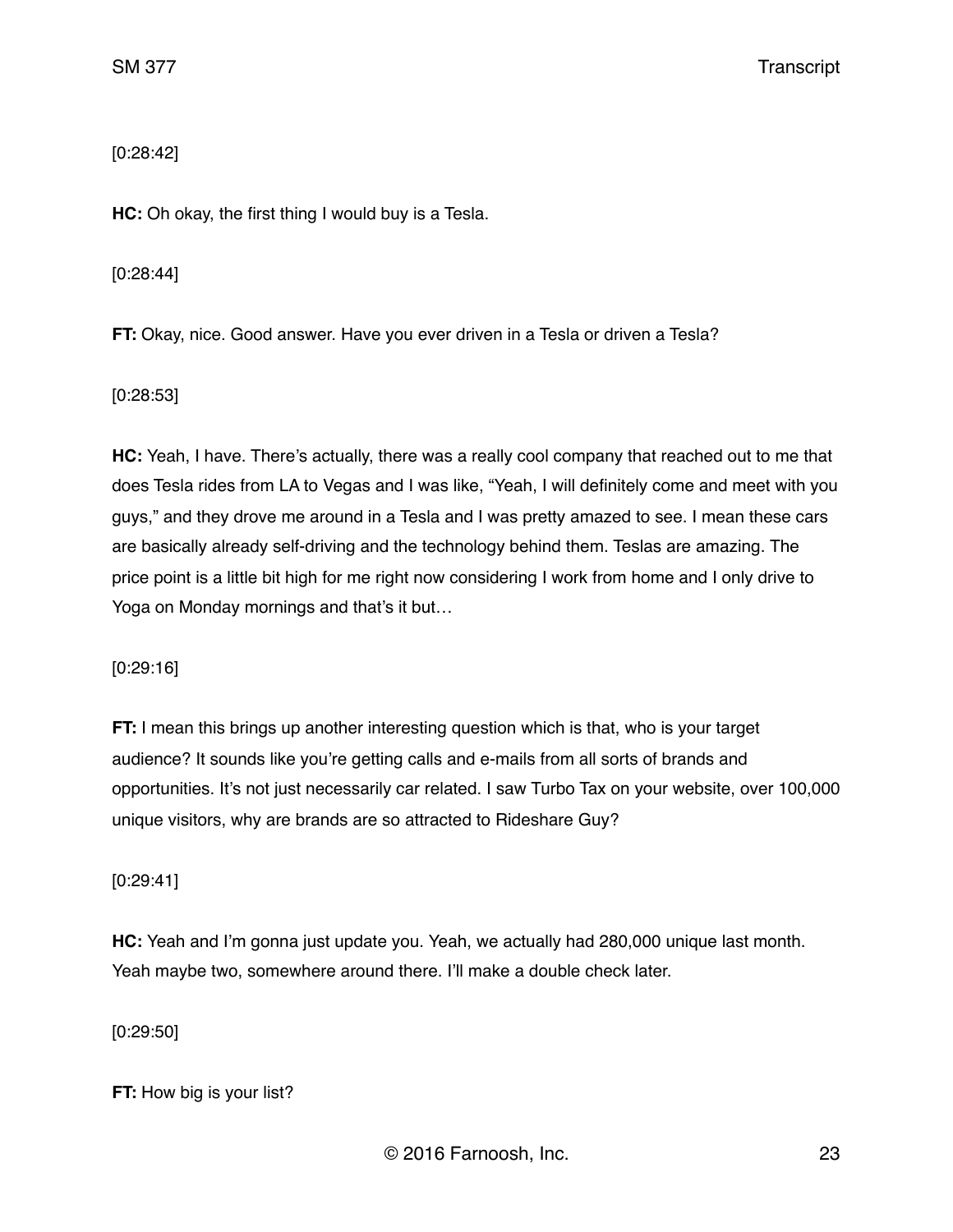[0:29:52]

**HC:** My e-mail list is not huge but it's around 12 to 13,000 right now.

[0:29:56]

**FT:** That's great.

[0:29:57]

**HC:** Yeah, so yeah it's definitely been growing rapidly though and I think as far as my target audience is really drivers. I'm really looking at people who are looking to work for any of these companies although I will say that I have a lot of people who follow me because I mean I do updates on the industry and I just keep them updated in general.

For me, obviously I'm trying to diversify my brand. I mean I've started doing consulting with startups and consulting with other companies and I just hired my first full time employee to kind of handle a lot of the advertising and partnerships work to start working with a lot of these brands that want to work with us. So for me, that's kind of what my goals are.

# [0:30:37]

FT: I'm so impressed. It's so great and so fast, you started this in 2000 what? 2014?

[0:30:42]

**HC:** Yeah, I'm actually coming up on my two year anniversary. I started May 2014 but yeah.

[0:30:49]

**FT:** Oh my gosh, very cool. Very cool. So glad we connected. Okay, we're not done though.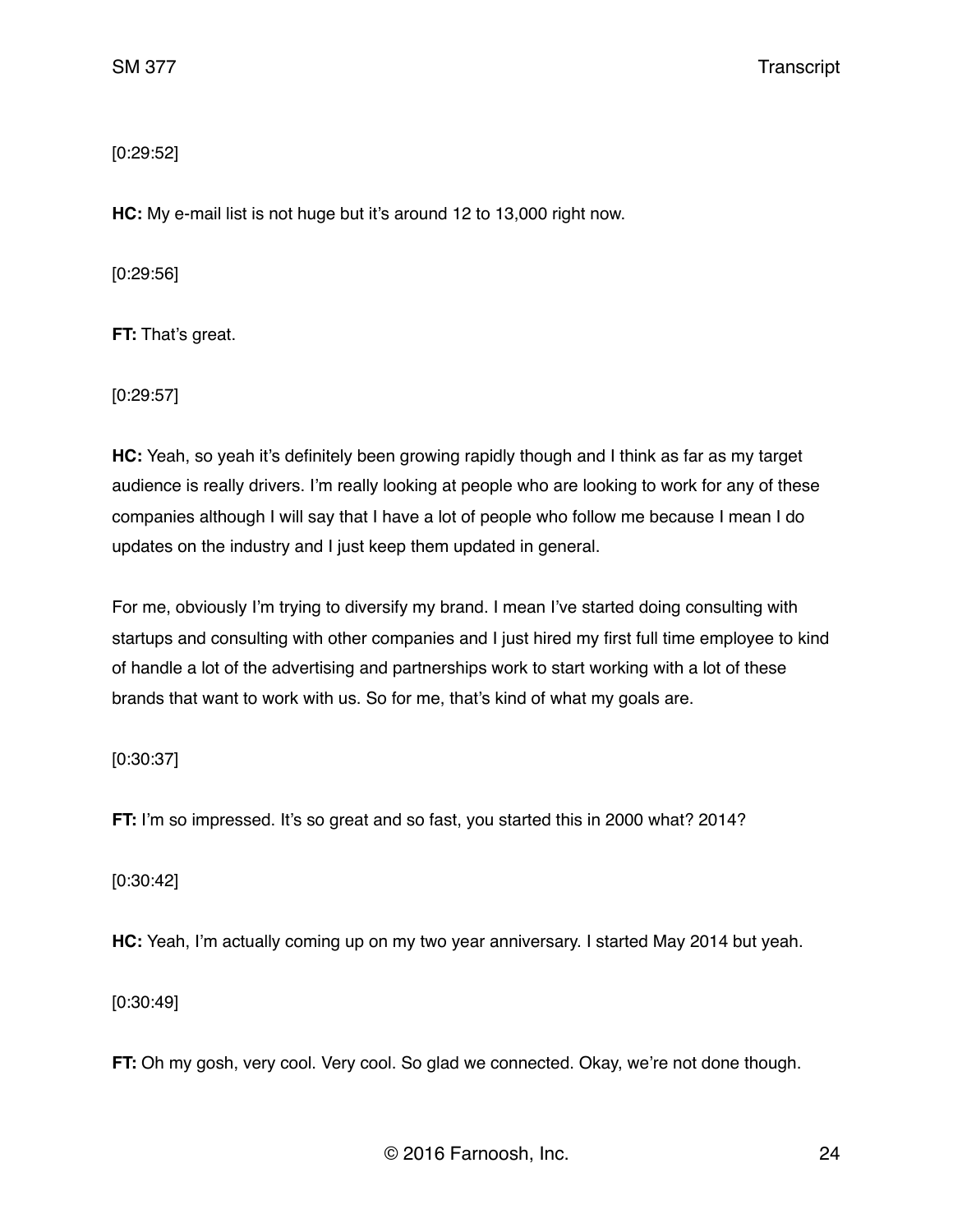[0:30:55]

**HC:** All right, let's keep it going.

[0:30:56]

**FT:** One thing I spend on that makes my life easier or better is \_\_\_\_\_.

[0:31:02]

**HC:** I would say house cleaning because I hate doing that and I always pay people to clean my house and everyone makes fun of me.

[0:31:11]

**FT:** Why? People give men a lot of, I think, just a lot of — what's the word?

[0:31:17]

**HC:** Flak.

[0:31:18]

**FT:** Flak, I was going to say slack, see? I did it again. And I will say, it's also 9:30 on the east coast.

[0:31:25]

**HC:** There you go. It's almost bed time now.

[0:31:26]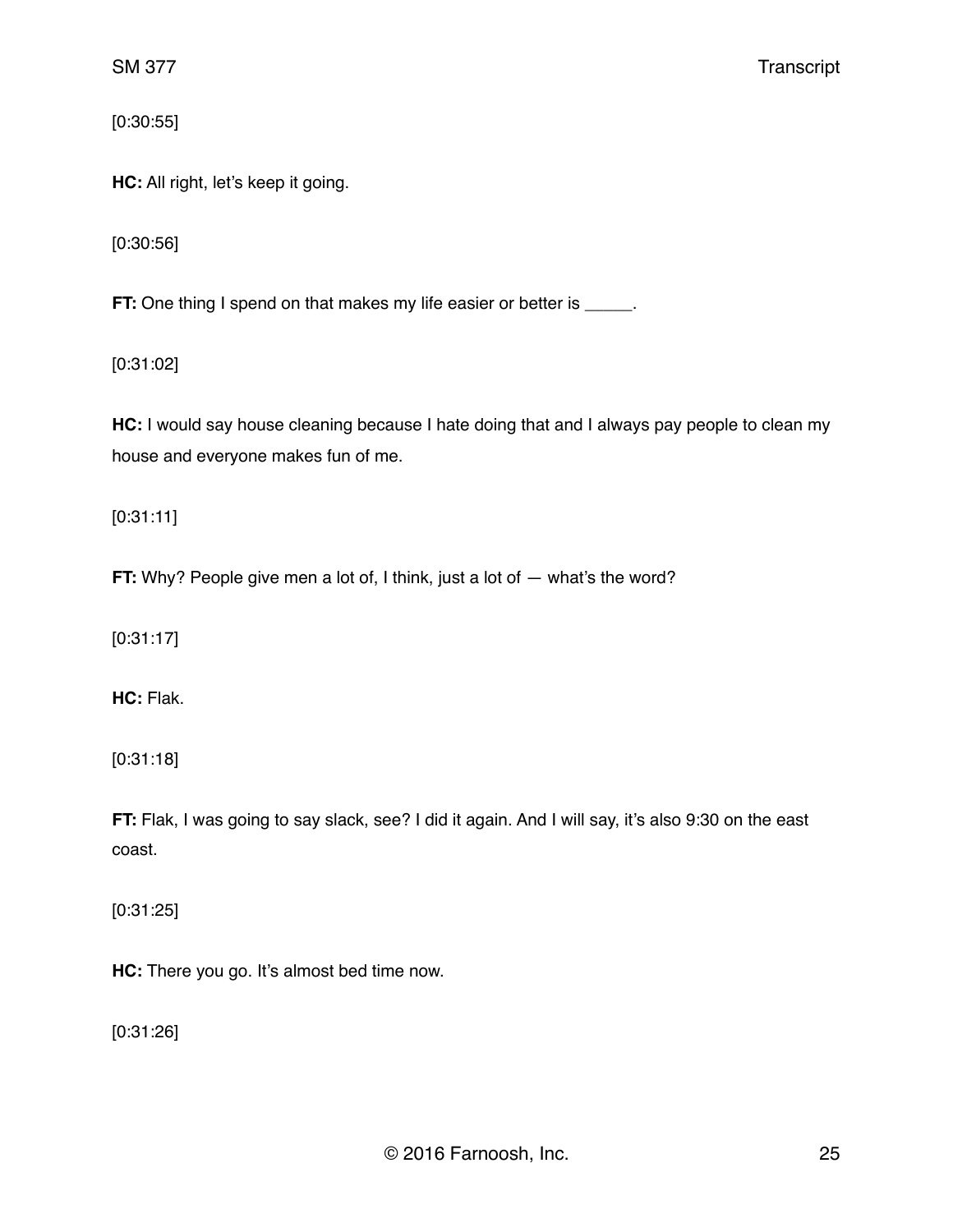**FT:** I've been filming all day. I've been talking all day so I'm a little exhausted, but this has been really fun. So they get a lot of flak for having a house cleaner where as women, it's like, "You go girl." I guess that's because women traditionally are the ones who are burdened with all the housework.

[0:31:47]

**HC:** Yeah.

[0:31:48]

**FT:** But good for you, good for you. I endorse that too, okay.

[0:31:52]

**HC:** All right, thank you.

[0:31:53]

**FT:** My biggest splurge — do you have a splurge? What is it?

[0:31:56]

**HC:** Definitely, so I love to travel. So for me, I travel and spend a lot of money on travelling, just going and my schedule allows it. In the past couple of months, I've gone to Mexico City, Puerto Vallarta, lots of local kind of Phoenix, Arizona type trips, San Francisco and then in a couple of months I'll be going with my wife to Hong Kong and Bali.

[0:32:18]

**FT:** Wow, nice. How long have you be going there for?

[0:32:20]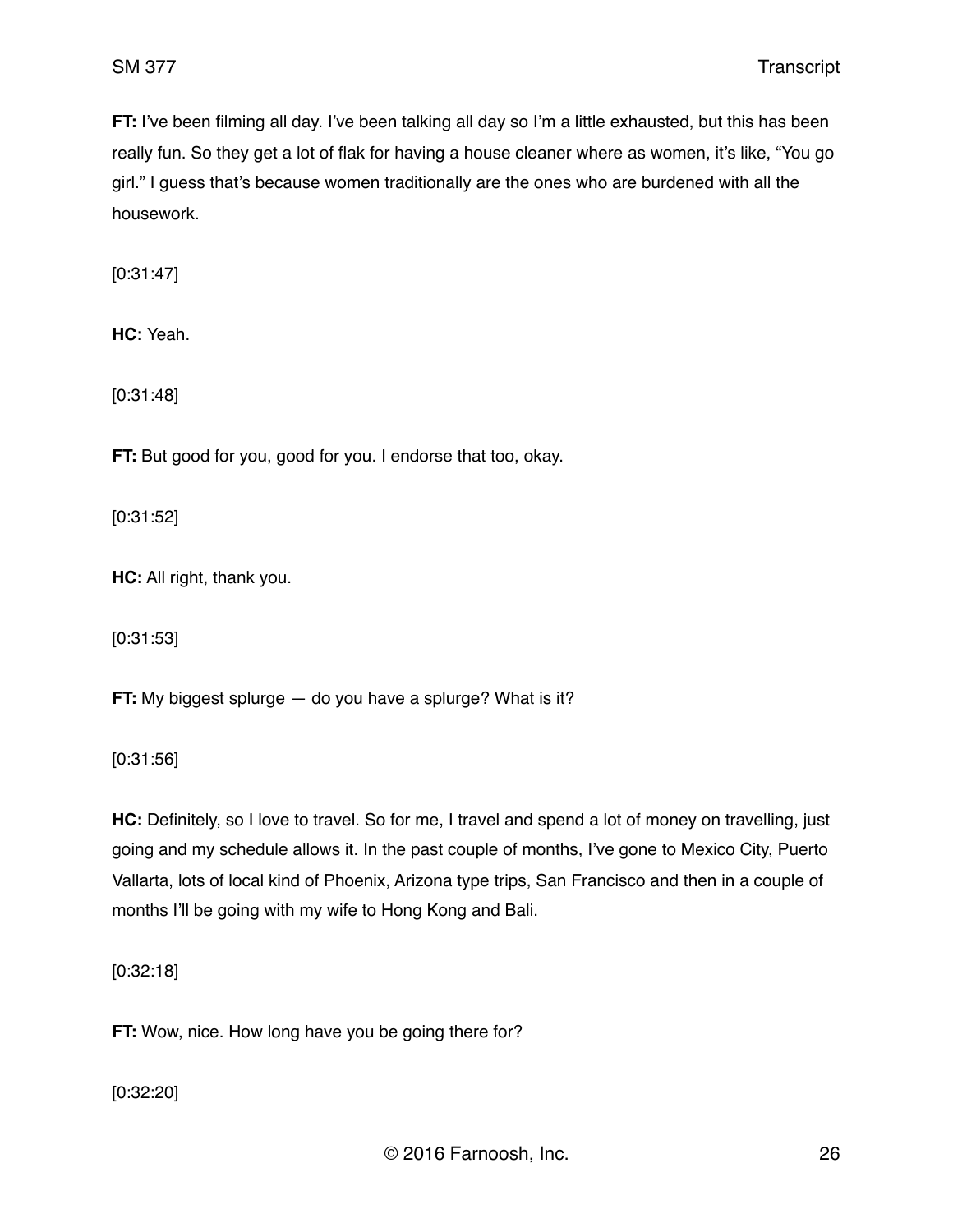**HC:** We're going to be going to Hong Kong for four days and Bali for eight days.

[0:32:27]

**FT:** Okay, good. A good almost two weeks.

[0:32:28]

**HC:** Oh yeah, definitely so it should be awesome.

[0:32:31]

**FT:** The one thing I wish I had learned about money growing up is  $\qquad \qquad$ .

[0:32:38]

**HC:** The one thing I wish I had learned about money is probably that it's not the most important thing in the world. I mean for me, I've been fortunate to build this business and it's something that I'm really passionate about. When I was on vacation last weekend, I was working and some of my friends are asking me, "Why are you working right now?" For me I was like, "Honestly this doesn't feel like work to me. I enjoy doing it and I am making good money doing it," and so I think prioritizing that above everything else is not necessarily the best strategy.

[0:33:13]

**FT:** When I donate, I like to give to because  $\qquad$ .

[0:33:19]

**HC:** So I'm not volunteering any of my time right now, but my most recent was working in a food kitchen in Costa Masa in Orange County and that was when we used to live in New Port Beach about six months ago. For me, I like to give my time because obviously, I can always give my

© 2016 Farnoosh, Inc. 27